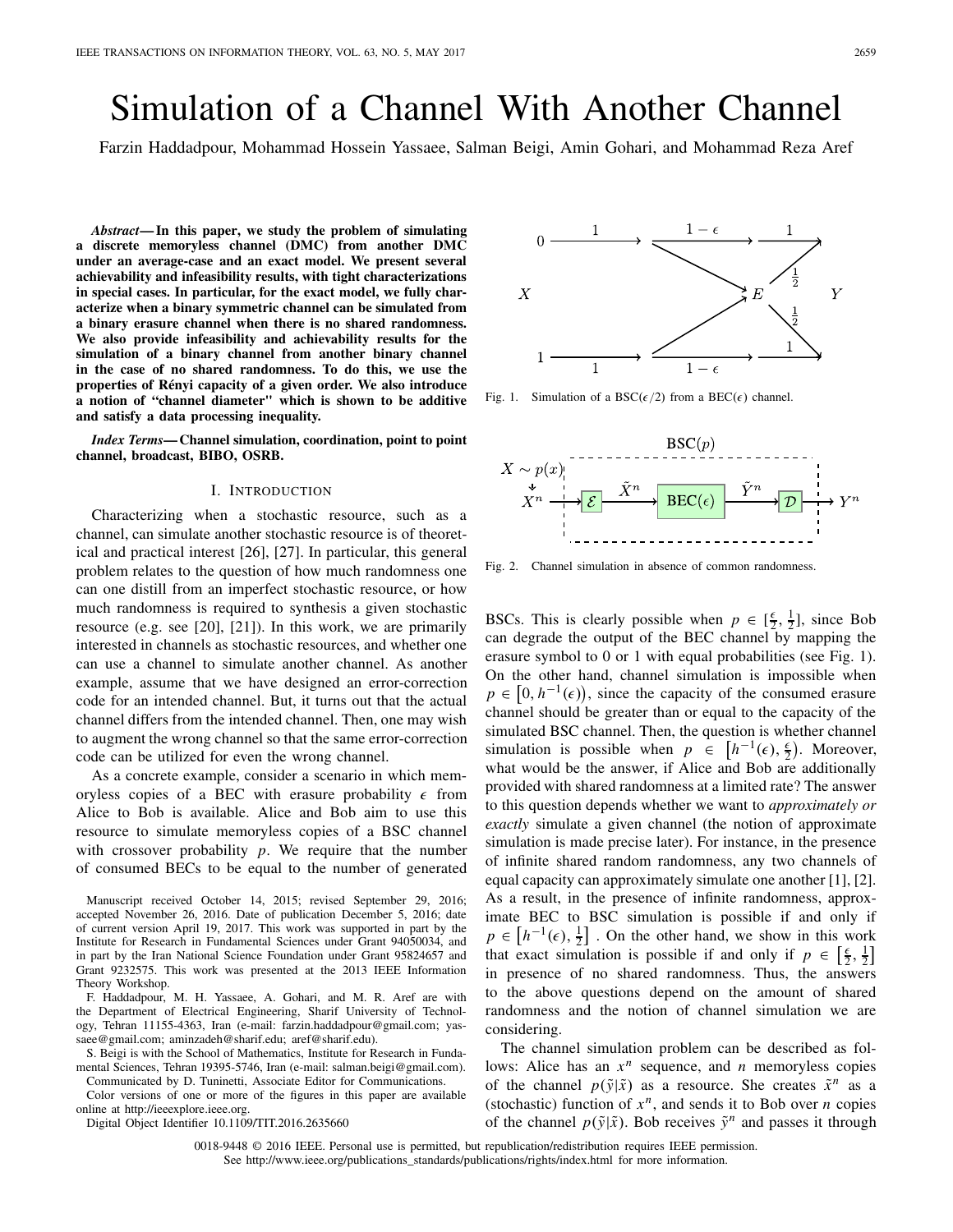another stochastic map to generate  $y^n$ . Their goal is that the induced channel, which maps  $x^n$  to  $y^n$ , to be exactly equal, or  $\epsilon$ -close to *n* copies of a target memoryless channel  $p(y|x)$ , for some sufficiently small  $\epsilon$ .

To formally define the simulation problem, one has to specify a model for the input sequences,  $x^n$ . Furthermore, one should also specify the simulation error  $\epsilon$ . Here, we consider two models of *worst-case* and *average-case* for the input sequence, and two models of *asymptotically reliable* ( $\epsilon \rightarrow 0$ ) and *exact* ( $\epsilon = 0$ ) for the error. Briefly speaking, in the worstcase model we demand reliable simulation *for all* possible input sequences  $x^n$ . In the average-case model, on the other hand, we assume that the input  $X^n$  is i.i.d. according to some distribution  $p(x)$ . We use the total variation distance between the simulated channel and the desired channel to measure the performance of the simulation protocol. In an asymptotically reliable simulation, we want the total variation distance to vanish asymptotically, whereas in the exact simulation we want it to be exactly zero. All in all, three models of channel simulation emerges:

- average-case with asymptotically vanishing distortion,
- worst-case with asymptotically vanishing distortion,
- exact model.

In the exact model, the zero distortion constraint implies exact simulation for all possible input sequences  $x^n$ . The averagecase model would require approximate channel simulation for most typical sequences  $x^n$ . Finally, the worst-case model with asymptotically vanishing distortion requires approximate channel simulation for all sequences  $x^n$ .

Another aspect of the channel simulation problem is the existence or lack thereof of shared randomness. Thus, any of the models can be conceived when limited share randomness exists between the transmitter and the receiver. We would like to emphasize that one can also conceive other notions of channel simulation, which we do not consider in this work, *e.g.*, average distortion ( $\overline{d}$ -distance) measure as in [18]–[20], agreement probability as in [22], the empirical coordination of [23] or the exact simulation of [5]; see also [6], [7].

While the problem of simulating an arbitrary channel from another one has been formally defined in the literature, *e.g.* in [8], but only the following special cases are studied in the literature:

*Simulation of a Noiseless Link:* Suppose that we would like to simulate a noiseless link from a given channel  $p(\tilde{y}|\tilde{x})$ . In both the average-case and worst-case asymptotic models, a noiseless link can be simulated with  $p(\tilde{y}|\tilde{x})$  only if its rate is less than the Shannon capacity of  $p(\tilde{y}|\tilde{x})$ . Indeed, channel simulation in this special case, corresponds to the problems of computing the average probability of error capacity, and maximum probability of error capacity of  $p(\tilde{y}|\tilde{x})$  which are known to be equal. Similarly, for exact simulation, the rate of the noiseless link should be less than the zero-error capacity of  $p(\tilde{y}|\tilde{x})$ . Shared randomness does not affect the zero-error and average error capacity of a channel, hence is useless for simulation of a noiseless link.

*Simulation With a Noiseless Link:* Conversely, suppose that we would like to simulate a channel  $p(y|x)$  from a noiseless link as well as limited shared randomness. The reverse Shannon theorem shows the ability of a noiseless link to simulate a noisy channel of equal capacity in the presence of infinite shared randomness for the average-case asymptotic model [1]. In other words, a noiseless link whose rate is equal to the capacity of the channel  $p(y|x)$ , is sufficient for simulating the channel  $p(y|x)$ . Therefore, all channels with the same capacity are equivalent in the presence of infinite shared randomness for the average-case asymptotic model. However, the assumption of infinite shared randomness is crucial here. This is demonstrated by the result of Cuff in [2].

In the exact model, we saw above that simulation of a noiseless link from a given channel reduces to the zero-error capacity of a channel, and the amount of shared randomness is not relevant. Unfortunately computing the zero-error capacity of a channel is an open problem. Fortunately, the reverse problem has a clean solution when infinite shared randomness is available, given in [8]. While Cubitt *et al.* [8] do not explicitly express their solution in terms of the Rényi mutual information, one can observe that their answer is the Rényi capacity of order infinity of the channel (see [6] for a discussion).

## *A. Main Results*

In this paper, we only study the two models of exact and asymptotic average-case. We also study the problem of simulating a broadcast channel with another broadcast channel. The main contributions of this paper are as follows.

*Asymptotic average-case model:* The channel simulation problem in the asymptotic average-case model is essentially a joint source-channel coding problem as we compress and code  $X^n$  into the channel inputs  $\tilde{X}^n$ . From a mathematical perspective, the problem is complicated due to the following fact: consider the joint pmf on random variables  $X^n$ ,  $\tilde{X}^n$ ,  $\tilde{Y}^n$ ,  $Y^n$ induced by a simulation code of length *n*. In the case of noshared randomness, we have the Markov chain  $X^n \to \overline{X}^n$  $\tilde{Y}^n \to Y^n$ . However,  $X^n$ ,  $\tilde{X}^n$ ,  $\tilde{Y}^n$ ,  $Y^n$  do not necessarily have a joint i.i.d. distribution (even in the average-case model we only require  $X^n$ ,  $Y^n$  to be almost i.i.d.).

For this model, we provide an inner bound for the pointto-point channel simulation problem using the OSRB technique [9]. This inner bound is based on a "hybrid coding" scheme to perform joint source-channel coding. We also provide an outer bound. Then, we compare these bounds for simulation of a BSC channel from a BEC channel in the absence of shared common randomness. We show that in this example, the degradation strategy is sub-optimal for any nonuniform input distribution.

*Exact model:* Our main result here are two infeasibility results in the absence of shared common randomness. Our first result is based on the observation that if channel  $p(y|x)$ can be exactly simulated using  $p(\tilde{y}|\tilde{x})$ , then the channel  $p(\tilde{y}|\tilde{x})$  must have a better *error exponent* than  $p(y|x)$  for all communication rates. Error exponents are known to have a characterization in terms of Rényi capacity. Our first infeasibility result is also in terms of Rényi capacity. Our second infeasibility result is in terms a quantity that we introduce and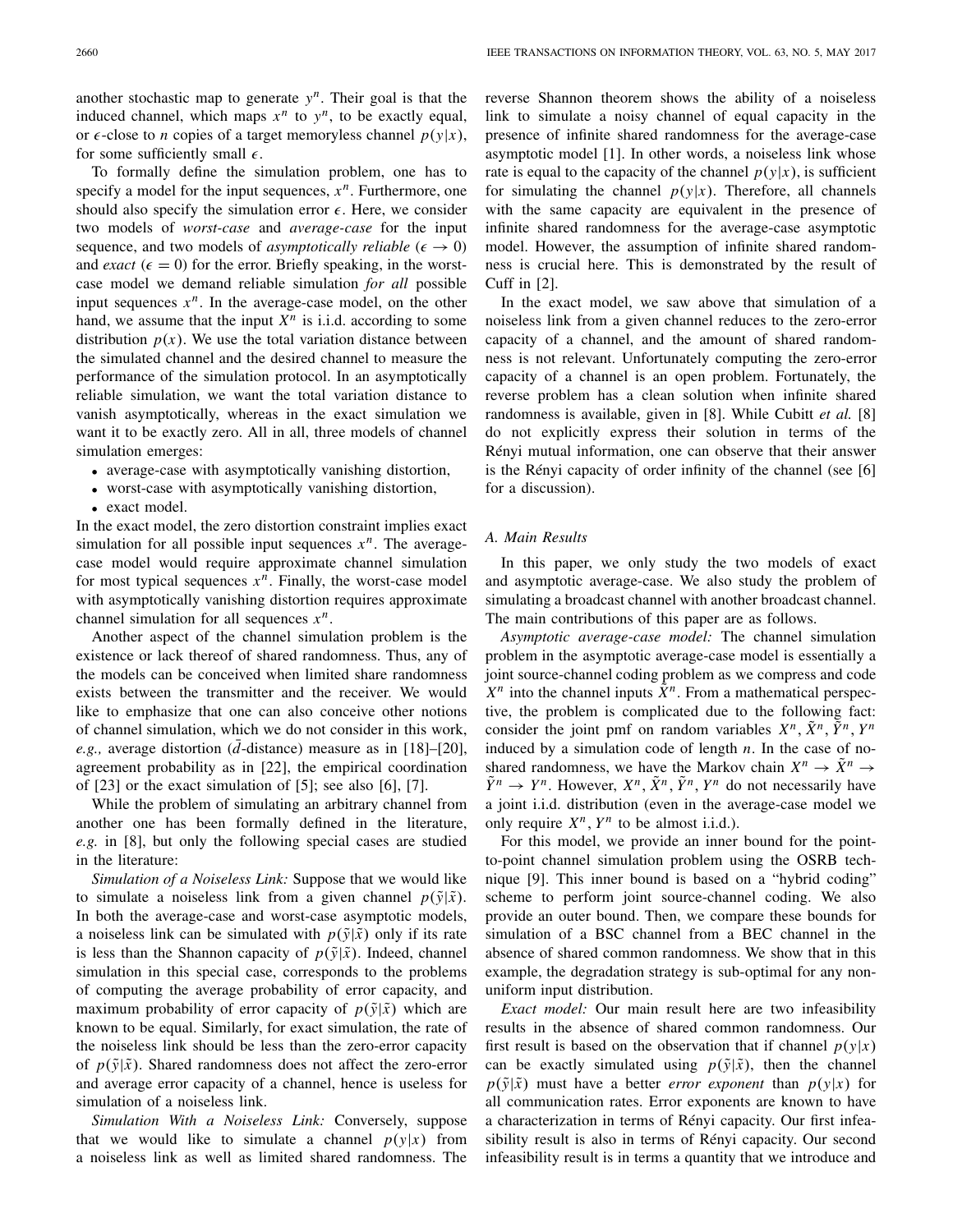name the "channel diameter." Just like the Rényi capacity of a channel, this quantity is shown to be additive and satisfy a data processing inequality. We use these two infeasibility results to show that the degradation strategy is optimal for simulation of a BSC channel from a BEC channel in the absence of shared common randomness. We also study when we can simulate a binary input binary output channel (BIBO) from another BIBO channel.

*Broadcast channel simulation:* We consider an extension of the point-to-point channel simulation problem under the asymptotic average-case model. We apply the OSRB technique to the broadcast channel simulation problem and present an inner bound for it. Simulation of a broadcast network was stated as an open problem in [10, p. 100].

The rest of the paper is organized as follows: In Section II we set up the notation. In Section II-B, two models for channel simulation are introduced. In Sections III-A and III-B we provide our results for a point-to-point channel. Section III-C contains our results for the broadcast channel. In Section IV our result for exact channel simulation is presented. The proofs are included in Section V.

#### II. NOTATION AND PRELIMINARIES

Throughout this paper, we restrict ourselves to discrete random variables, taking values in finite sets. We generally use  $q(\cdot)$  to denote the pmf's induced by a code, and  $p(\cdot)$  to denote the desired i.i.d. pmf's. We also use  $\omega$  as a random variable to denote shared randomness. To distinguish the uniform distribution we use the notation  $p^{\mathsf{u}}$ . The total variation distance between two pmf's  $p$  and  $q$  on the same alphabet  $\mathcal{X}$ , is denoted by  $||p-q||_1$ . We say that  $p \stackrel{\epsilon}{\approx} q$  if  $||p-q||_1 \leq \epsilon$ . A sequence of random variables  $X_1, X_2, \cdots, X_j$  is denoted by  $X_{[1:j]}$  where  $[1:j] = \{1, 2, \dots, j\}$ , and  $\bar{\alpha} = 1 - \alpha$ . We use  $H(X)$  to denote the entropy of a random variable X and  $h(p)$  to denote the binary entropy of a Bernoulli random variable with parameter *p*. All the logarithms in this paper are in base 2.

We frequently use the concept of random pmf's, which we denote by capital letters (e.g.,  $P_X$ ). To be more precise, let  $\Delta^{\mathcal{X}}$  be the probability simplex over the set  $\mathcal{X}$ . A random pmf  $P_X$  is indeed a probability distribution over  $\Delta^{\mathcal{X}}$ . In other words, if we use  $\Omega$  to denote some sample space, we may have a random variable  $P_X(x; \omega)$  such that for any  $\omega \in \Omega$ and  $x \in \mathcal{X}$  we have  $P_X(x; \omega) \ge 0$ , and  $\sum_{x} P_X(x; \omega) = 1$  for all  $\omega$ . Then,  $P_X(.,\omega)$  is a vector of random variables which resembles a random distribution. We denote such a random pmf by  $P_X$ .

We can definite random  $P_{X,Y}$  on a product set  $X \times Y$ similarly. We note that we can continue to use the law of total probability with random pmf's (e.g., to write  $P_X(x) =$  $\sum_{y} P_{X,Y}(x, y)$  meaning that  $P_X(x; \omega) = \sum_{y} P_{X,Y}(x, y; \omega)$ for all  $\omega$ ) and conditional probability pmf's (e.g., to write  $P_{Y|X}(y|x) = \frac{P_{XY}(x,y)}{P_X(x)}$  meaning that  $P_{Y|X;\omega}(y|x) = \frac{P_{XY}(x,y;\omega)}{P_X(x;\omega)}$ for all  $\omega$ ).

#### *A. Rényi Divergence*

*Definition 1:* Rényi divergence of order α, or the α-Rényi divergence, for  $\alpha \in (0, 1) \cup (1, \infty)$ , between two pmf's is defined as

$$
D_{\alpha}(p||q) := \frac{1}{\alpha - 1} \log \big( \sum_{x} p_x^{\alpha} q_x^{1-\alpha} \big).
$$

We also define

$$
H_{\alpha}(p) := -D_{\alpha}(p||I) = \frac{1}{1-\alpha} \log \left( \sum_{x} p_x^{\alpha} \right).
$$

Note that  $\lim_{\alpha \to 1} D_{\alpha}(p||q) = D(p||q)$  as well as  $\lim_{\alpha \to 1} H_{\alpha}(p) =$ *H*(*p*) which are KL divergence and Shannon entropy, respectively.

It is known that Rényi divergence satisfies the data processing inequality similar to KL divergence (see e.g., [17]).

There are several definitions for mutual information of order  $\alpha$ . Here we use Sibson's choice [11] as follows:

$$
I_{\alpha}(X; Y) := \min_{q_Y} D_{\alpha}(p_{XY} || p_X \cdot q_Y)
$$
  
= 
$$
\frac{\alpha}{\alpha - 1} \log \left( \sum_{y} \left[ \sum_{x} p(x) p(y | x)^{\alpha} \right]^{1/\alpha} \right).
$$

The *a*-capacity of a channel  $p(y|x)$  is then defined as (see [12] for a review):

$$
C_{\alpha}(p(y|x)) = \max_{p(x)} I_{\alpha}(X; Y)
$$
  
= 
$$
\max_{p(x)} \frac{\alpha}{\alpha - 1} \log \left( \sum_{y} \left[ \sum_{x} p(x) p(y|x)^{\alpha} \right]^{1/\alpha} \right).
$$
 (1)

In particular, the capacity of order infinity ( $\infty$ -capacity) is equal to

$$
C_{\infty}(p(y|x)) = \log\left(\sum_{y} \max_{x} p(y|x)\right). \tag{2}
$$

For  $\alpha = 1$ , we let  $C_1(p(y|x)) = C(p(y|x))$  to be the Shannon's capacity of the channel.

Interestingly, just like the Shannon capacity, the  $\alpha$ -capacity is also additive for product channels.

*Theorem 1 [13]:* For  $\alpha > 0$  and product of identical channels  $p(y^n|x^n) = \prod_{i=1}^n p(y_i|x_i)$  we have

$$
C_{\alpha}(p(y^n|x^n)) = nC_{\alpha}(p(y|x)).
$$

Using the data processing property for Rényi divergence, one can easily show the data processing property for mutual information of order  $\alpha$ :

*Theorem 2 [14]:* If  $X - Y - Z - W$  and  $\alpha > 0$  we have

$$
I_{\alpha}(Y; Z) \leq I_{\alpha}(X; W).
$$

*Lemma 1:*  $C_{\alpha}(p(y|x))$  is quasi-convex in  $p(y|x)$  for any  $\alpha > 0$ .

*Proof:* The mapping  $p(y|x) \mapsto \zeta_a(I_a(X; Y))$  for any fixed  $p(x)$  is convex, where

$$
\zeta_{\alpha} = \frac{1}{\alpha - 1} \exp(t - \frac{t}{\alpha})
$$

is a monotonically increasing function [12, Th. 4]. Since the inverse of  $\zeta_a$  is also a monotonically increasing function,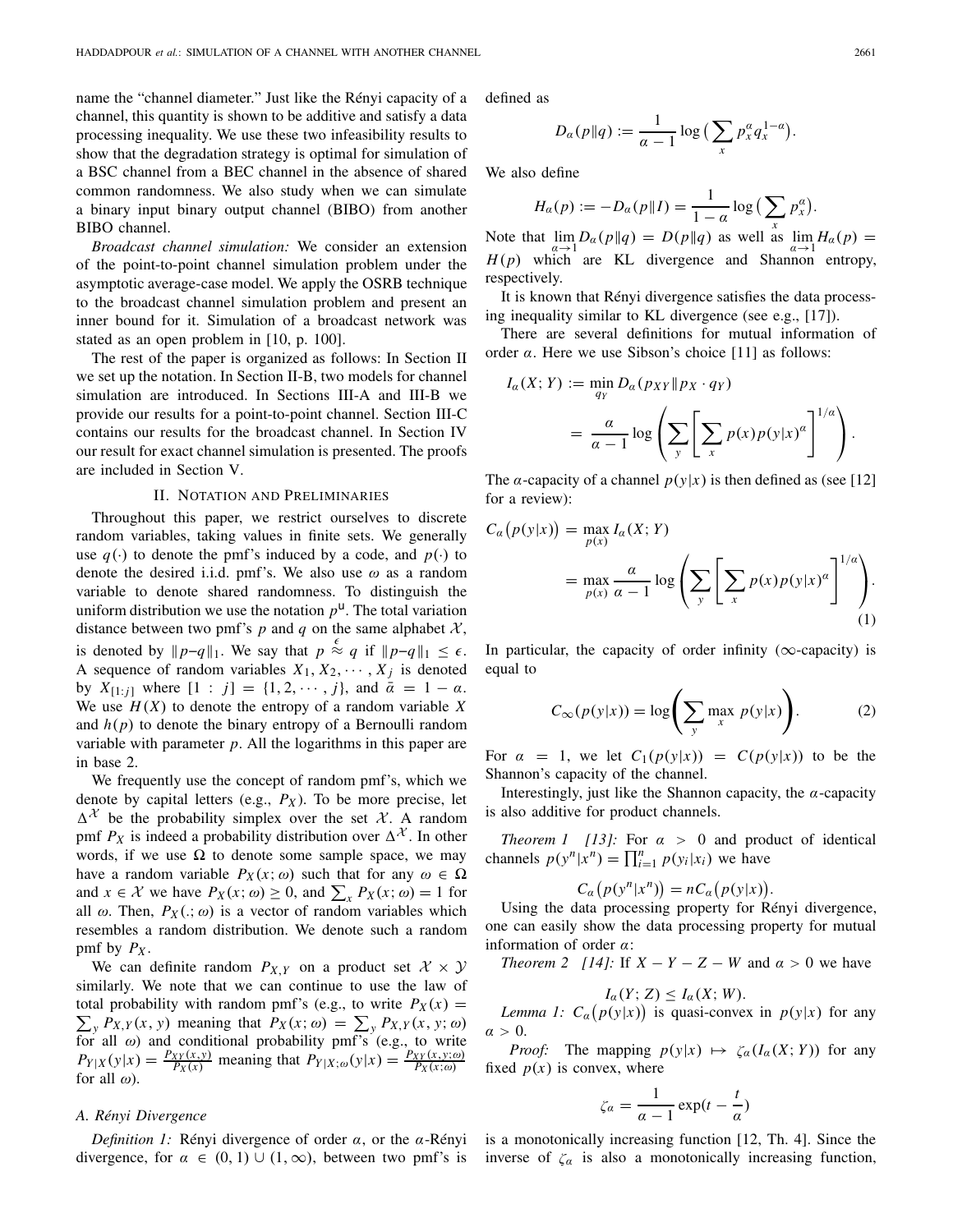

Fig. 3. Simulation of  $p(y|x)$  using  $p(\tilde{y}|\tilde{x})$  using shared randomness. (Top figure) the general channel simulation problem for a point-to-point channel (Bottom figure) In the average-case model, the input to the channel, i.e., *X* is assumed to be i.i.d.

and the composition of any convex function with an increasing function is quasi-convex, we conclude that the mapping  $p(y|x) \mapsto I_\alpha(X;Y)$  is quasi-convex for any fixed  $p(x)$ . This implies that the mapping  $p(y|x) \mapsto C_\alpha(p(y|x))$  is a maximum of quasi-convex functions, and hence quasi-convex itself.

*1) Optimal Error Exponent:* Rényi mutual information finds an operational meaning in connection to the optimal error exponent of a channel. Given a channel  $p(y|x)$  and a fixed transmission rate *R*, let  $P_e^{(n)}$  denote the error probability of the best code with blocklength *n*. Then, the optimum error exponent  $E_{p(y|x)}(R)$ , at some fixed transmission rate *R*, is the supremum of  $-\frac{1}{n}\ln P_e^{(n)}$  as *n* tends to infinity. The optimal error exponent  $E(R)$  is also known as the channel reliability function. The channel reliability function is the same under average and maximal notions of error probability; this can be proved using the standard argument of pruning a code with low average probability of error to construct a code with low maximal probability of error. It is known that  $E_{p(y|x)}(R)$  is related to capacity of order  $\alpha$ :

*Theorem 3 [24], [25]:* For any rate *R* less than the channel capacity *C*, we have that

$$
\max_{\alpha \in [\frac{1}{2}, 1]} (\alpha^{-1} - 1) (C_{\alpha}(p(y|x)) - R)
$$
  
\n
$$
\leq E_{p(y|x)}(R)
$$
  
\n
$$
\leq \max_{\alpha \in (0, 1]} (\alpha^{-1} - 1) (C_{\alpha}(p(y|x)) - R).
$$

#### *B. Two Models for Channel Simulation*

Consider the problem of simulating memoryless copies of the channel  $p(y|x)$  given memoryless copies of  $p(\tilde{y}|\tilde{x})$  as depicted in Fig. 3. Alice's input is denoted by *Xn*. The shared randomness between Alice and Bob is denoted by the random variable  $\omega$ , which is independent of  $X^n$  and uniformly distributed over  $[1 : 2^{nR}]$ . A simulation code consists of

- A (stochastic) encoder with conditional pmf  $q^{\text{enc}}(\tilde{x}^n|x^n,\omega).$
- A (stochastic) decoder with conditional pmf  $q^{\text{dec}}(y^n | \tilde{y}^n, \omega)$ .

Thus, the joint distribution induced by the code is as follows:

$$
q(\tilde{x}^n, \tilde{y}^n, y^n | \omega, x^n)
$$
  
=  $q^{\text{enc}}(\tilde{x}^n | x^n, \omega) \Big( \prod_{i=1}^n p(\tilde{y}_i | \tilde{x}_i) \Big) q^{\text{dec}}(y^n | \tilde{y}^n, \omega).$  (3)

An (*n*, *R*) *exact* simulation code requires that for every  $x^n$  and  $y^n$ 

$$
q(y^n|x^n) = \prod_{i=1}^n p(y_i|x_i),
$$
 (4)

where  $q(y^n|x^n)$  is the pmf induced by the code.

On the other hand, an *average-case* simulation code assumes that Alice observes i.i.d. copies of a source *X* (taking values in the finite set X and having pmf  $p(x)$ ). Then an  $(n, R, \epsilon)$  average-case simulation code would require that

$$
\left\|q(x^n, y^n) - \prod_{i=1}^n p(x_i)p(y_i|x_i)\right\|_1 \leq \epsilon.
$$

*Definition 2:* The channel  $p(y|x)$  is said to be in the admissible region of the channel-rate pair  $(p(\tilde{y}|\tilde{x}), R)$  for the exact simulation model if one can find an  $(n, R)$  exact simulation code for some *n*.

The input distribution-channel pair  $(p(x), p(y|x))$  is said to be in the admissible region of the channel-rate pair  $p(\tilde{y}|\tilde{x})$ , *R*) for the asymptotic average-case model if one can find a sequence of  $(n, R, \epsilon_n)$  average-case simulation codes such that  $\lim_{n \to \infty} \epsilon_n = 0$ .

Clearly, exact channel simulation implies average case simulation for any arbitrary  $p(x)$ .

#### III. AVERAGE-CASE MODEL

In this section we state our results on the channel simulation problem in the average-case model. For the proofs of these results refer to Section V.

#### *A. Point-to-Point Channel: Inner Bound*

*Theorem 4 (Inner Bound):* A pair  $(p(x), p(y|x))$  is in the admissible region of the channel-rate pair  $(p(\tilde{y}|\tilde{x}), R)$  if one can find channels  $p(u, \tilde{x}|x)$  and  $p(y|\tilde{y}, u)$  such that

$$
p(u, \tilde{x}, \tilde{y}, x, y) = p(x)p(u, \tilde{x}|x)p(\tilde{y}|\tilde{x})p(y|\tilde{y}, u),
$$
 (5)

with the given marginal  $p(x, y) = p(x)p(y|x)$ , and that

$$
R + I(U; \tilde{Y}) > I(U; XY),
$$
  

$$
I(U; \tilde{Y}) > I(U; X).
$$
 (6)

The main idea of the above theorem is to use an encoding scheme similar to hybrid codes, by utilizing an auxiliary random variable to allow a coupling between the channels, as opposed to simply reducing the resource channel to a noiseless link according to its channel capacity (see [4] for another uses of hybrid coding).

Let us examine the following (non-optimal) general strategy for channel simulation and compare it to the above theorem. We can always convert the channel  $p(\tilde{y}|\tilde{x})$  to a noiseless link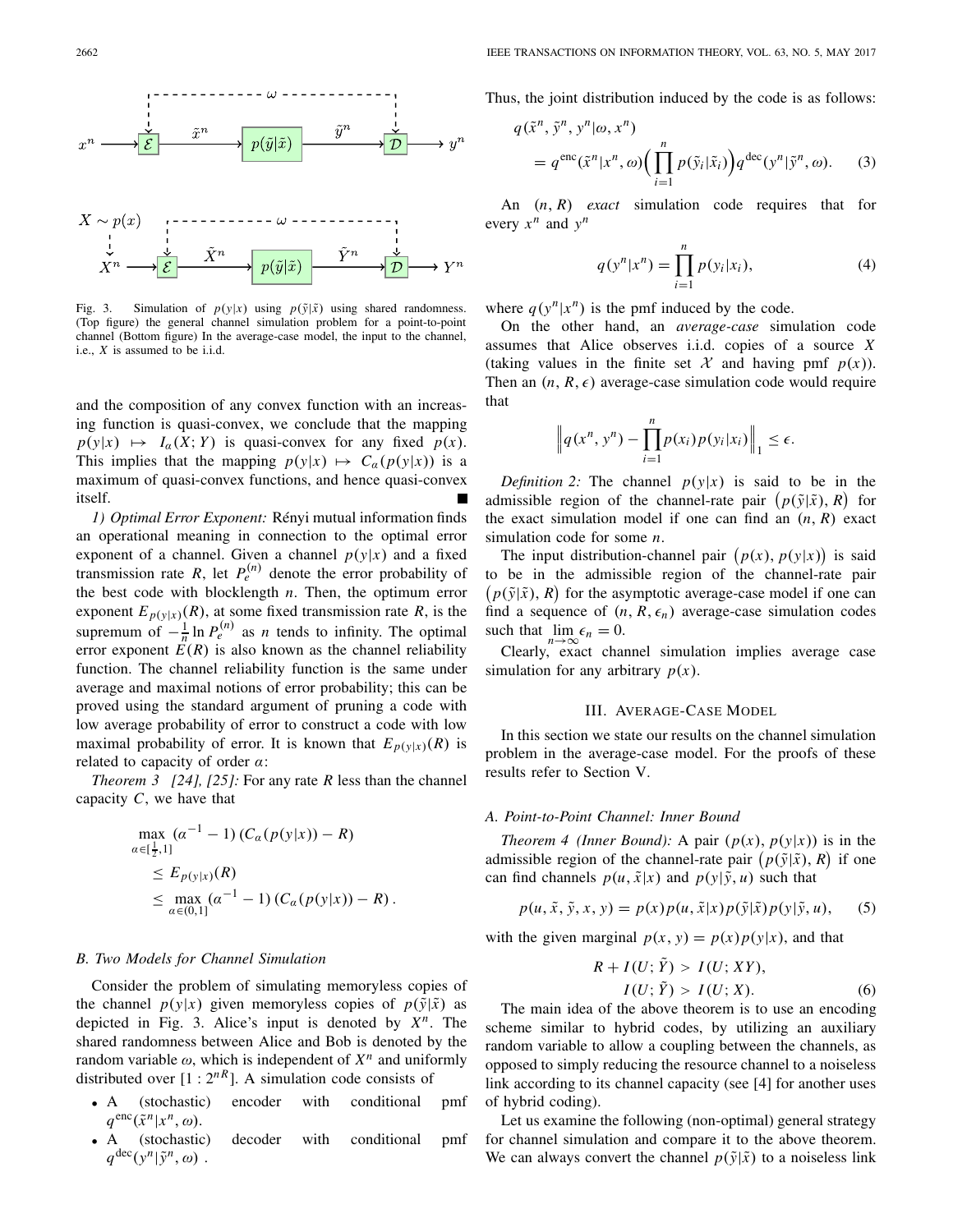of rate  $\tilde{C} = \max_{p(\tilde{x})} I(\tilde{X}; \tilde{Y})$  and then use the achievability part of the result of [2] (described in the introduction) to simulate the channel  $p(y|x)$  from the noiseless link. This strategy is a special case of the above theorem. Let  $p(\tilde{x})$  denote the pmf that maximizes  $I(X; Y)$ . Also let *U* in the above theorem to be of the form  $U = (\tilde{X}, U')$  where  $(U', X, Y)$  is independent of  $\overline{X}$  and satisfies  $X - U' - Y$ . Then (5) holds and (6) reduces to

$$
R + \tilde{C} > I(U'; XY),
$$
  
\n
$$
\tilde{C} > I(U'; X). \tag{7}
$$

This region has appeared in [2].

In the special case of  $\tilde{Y} = f(\tilde{X})$  where  $\tilde{Y}$  is a function of  $\overline{X}$ , our inner bound matches (7), which is expected due to the converse given in [2]. To see this, take an arbitrary  $p(u, \tilde{x}, \tilde{y}, x, y)$  satisfying (5). In this case we have  $X - U\tilde{Y} - Y$ , i.e., we have  $X - U' - Y$  for  $U' = (U, \tilde{Y})$ . As a result,

$$
I(U'; XY) = I(U; XY) + I(\tilde{Y}; XY|U)
$$
  
\n
$$
\leq I(U; XY) + H(\tilde{Y}|U)
$$
  
\n
$$
= I(U; XY) - I(U; \tilde{Y}) + H(\tilde{Y})
$$
  
\n
$$
< R + I(U; \tilde{Y}) - I(U; \tilde{Y}) + H(\tilde{Y}).
$$

Thus,  $R + H(\tilde{Y}) = R + I(\tilde{X}; \tilde{Y}) > I(U'; XY)$ , and hence  $R + \tilde{C} > I(U'; XY)$ . To verify the second inequality, observe that

$$
I(U'; X) = I(U; X) + I(\tilde{Y}; X|U)
$$
  
\n
$$
\leq I(U; X) + H(\tilde{Y}|U)
$$
  
\n
$$
= I(U; X) - I(U; \tilde{Y}) + H(\tilde{Y})
$$
  
\n
$$
< I(U; \tilde{Y}) - I(U; \tilde{Y}) + H(\tilde{Y})
$$
  
\n
$$
= H(\tilde{Y}).
$$

This means that  $\tilde{C} \geq I(\tilde{X}; \tilde{Y}) = H(\tilde{Y}) > I(U'; X)$ .

While the cardinality of *U* in the above theorem can be bounded from above by  $|\mathcal{X}||\mathcal{Y}||\mathcal{X}||\mathcal{Y}$ , it is not easy to explicitly compute the inner bound for a given arbitrary pair of channels. In particular, it is not easy to compute the achievable region for the BEC-BSC example that we discussed in the introduction. Nonetheless, we show that the above inner bound gives a strictly better strategy than the degradation scheme, for any non-uniform input pmf in the BEC to BSC simulation problem.

*Theorem 5:* Degradation for simulating a BSC(*p*) from a  $BEC(\epsilon)$  in the average-case model with non-uniform input pmf is suboptimal. In other words, given any  $\epsilon \in (0, 1)$ and any non-uniform binary input pmf  $p(x)$ , there exists  $p < \epsilon/2$  such that  $(p(x), BSC(p))$  is in the admissible region of  $(BEC(\epsilon), 0)$ .

## *B. Point-to-Point Channel: Outer Bound*

*Theorem 6 (Outer Bound):* If the input distribution-channel pair  $(p(x), p(y|x))$  is in the admissible region of the channel-rate pair  $(p(\tilde{y}|\tilde{x}), R)$ , then for any non-negative reals  $\beta$ ,  $\gamma$ , and  $\theta$  we have

$$
I(X; Y) + \min_{U:X-U-Y} \left[ \beta I(U; XY) + \gamma I(U; X) + \theta I(U; Y) \right]
$$
  
\n
$$
\leq \max_{p(\tilde{x})} \left[ I(\tilde{X}; \tilde{Y}) + \min_{\tilde{U}: \tilde{X} - \tilde{U} - \tilde{Y}} \left[ \beta I(\tilde{U}; \tilde{X}\tilde{Y}) + \gamma I(\tilde{U}; \tilde{X}) \right] + (\beta + \gamma + 2\theta) R.
$$
 (8)

Further, to compute the above minimums one can put the cardinality bounds of  $|\mathcal{U}| \leq |\mathcal{X}| \cdot |\mathcal{Y}|$  and  $|\mathcal{U}| \leq |\mathcal{X}| \cdot |\mathcal{Y}|$ .

According to [1] and [2], when infinite shared randomness is available,  $C = C(p(\tilde{y}|\tilde{x})) \geq I(X;Y)$  is a sufficient and necessary condition for channel simulation. By setting  $\beta = \gamma = \theta = 0$  in the above theorem, we recover the necessity of this condition.

*Corollary 1:*  $(p(x), p(y|x))$  is in the admissible region of  $p(\tilde{y}|\tilde{x}), \infty)$  if and only if  $\tilde{C} = C(p(\tilde{y}|\tilde{x})) \geq I(X; Y)$ .

A channel  $p(y|x)$  is called symmetric if for every permutation  $\pi_X$  on  $\mathcal{X}$ , there is a permutation  $\pi_Y$  on  $\mathcal{Y}$  such that  $p(\pi_Y(y)|\pi_X(x)) = p(y|x)$ . For such channels, the outer bound of the above theorem can be simplified as the maximum on the right hand side occurs at uniform distribution  $p^{\mathsf{U}}(\tilde{x})$ .

*Theorem 7 (Outer Bound for Symmetric Channels):* Suppose that the channel  $p(\tilde{y}|\tilde{x})$  is symmetric. If  $(p(x), p(y|x))$  is in the admissible region of  $(p(\tilde{y}|\tilde{x}), 0)$ , then  $I_{p^u(\tilde{x})}(\tilde{X}; \tilde{Y}) \geq I(X; Y)$  and  $\mathcal{S}(p(\tilde{y}|\tilde{x}), p^u(\tilde{x})) \subseteq$  $S(p(y|x), p(x))$  where

$$
\mathcal{S}(p(y|x), p(x)) \triangleq \bigcup_{X-U-Y} \{(a_1, a_2, a_3) : a_1 \ge I(U; XY),
$$
  

$$
a_2 \ge I(U; X), a_3 \ge I(U; Y)\}.
$$

*Remark 1: The minimum value of a*<sup>1</sup> *such that* (*a*1,∞,∞) ∈ *S*(*p*(*y*|*x*), *p*(*x*)) *is Wyner's common information between*  $X$  *and*  $Y$ *, denoted by*  $C(X, Y)$ *.* 

As an application of the above theorem, we show that for any  $0 < p < 1$  and  $\epsilon < 1/2$ , it is impossible to simulate a  $BEC(\epsilon)$  with uniform input distribution from a  $BSC(p)$  when there is no shared randomness. In other words, we show that  $(p^{\mathsf{u}},\text{BEC}(\epsilon))$  is not admissible for  $(\text{BSC}(p),0)$ . To prove this, observe that the simple mutual information bound is inadequate as it gives  $1 - \epsilon < 1 - h(p)$  which does not exclude the possibility of simulation for the entire range of  $0 < p < 1$ . Nevertheless, if simulation is possible, from the above outer bound for symmetric channels, we conclude that the Wyner common information of  $BEC(\epsilon)$  with uniform input distribution must be less than or equal to the maximum of the Wyner common information of  $BSC(p)$  over all input distributions. For  $\epsilon$  < 1/2, the Wyner common information of a BEC( $\epsilon$ ) with uniform input is one [2, Sec. IV. A]. On the other hand, for any input distribution  $p(x)$  the Wyner common information  $C(X, Y)$  is strictly less than one, since when  $p \in (0, 1)$ , one can write the BSC(*p*) channel as the cascade of two *non-trivial* BSC channels  $X \to U \to Y$ . Then  $I(U; XY)$  will be strictly less than  $H(U)$  which is less than one. This concludes our claim. Since the average-case model is less restrictive than the exact model, we can conclude that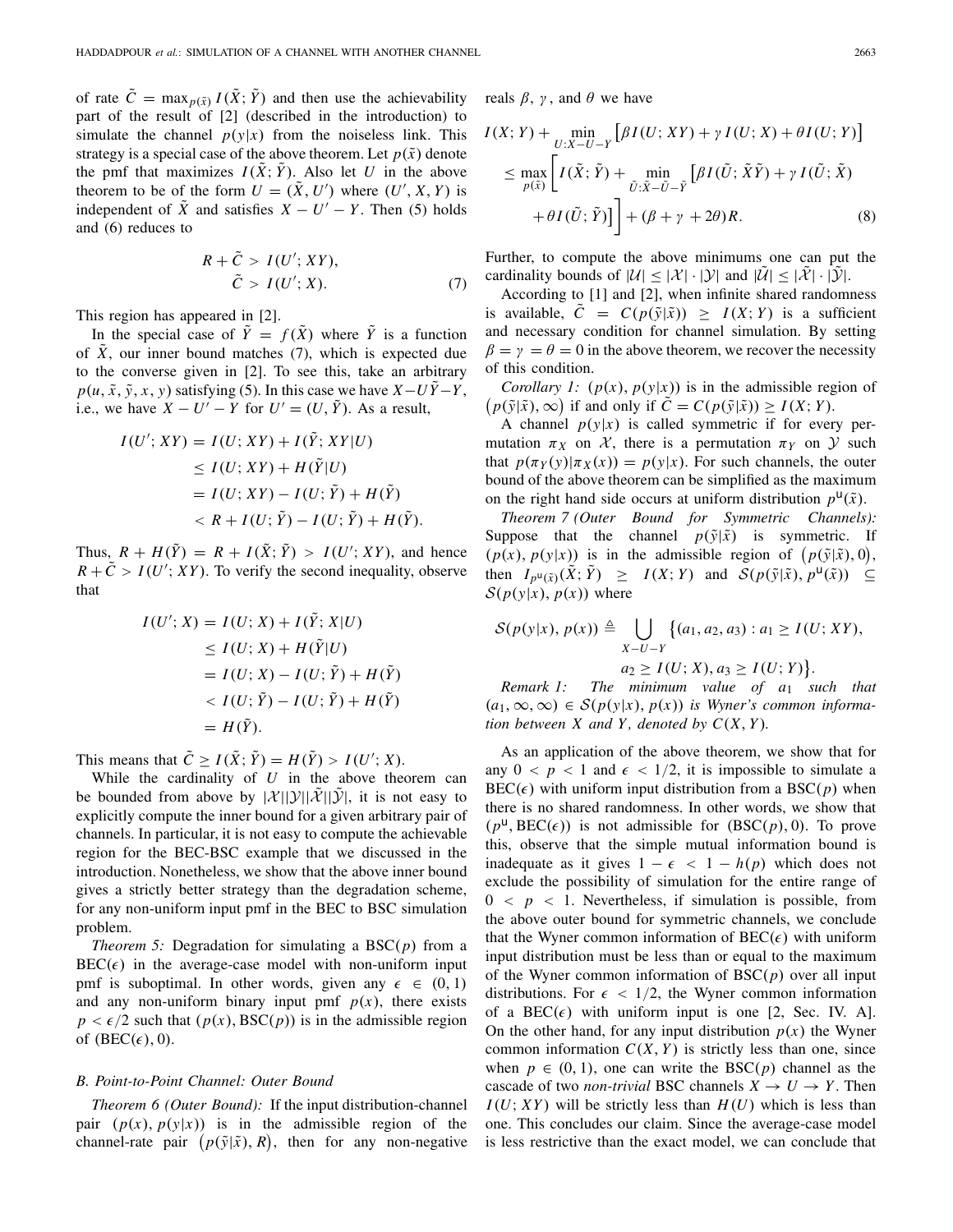simulating a BEC( $\epsilon$ ) from a BSC( $p$ ) is impossible under the exact model as well when  $0 < p < 1$  and  $\epsilon < 1/2$ .

In the following theorem we characterize the set  $S(p(y|x), p(x))$  for BSC and BEC channels with uniform input distributions.

*Theorem 8:* (i)  $S( BEC(\epsilon), p^{\mathsf{u}})$  is the set of triples  $(a_1, a_2, a_2)$  such that for some  $a \in [1 - \epsilon, 1]$  we have

$$
a_1 \ge -\epsilon \log(\epsilon) + a - a \log(a)
$$
  
+
$$
(a - 1 + \epsilon) \log(a - 1 + \epsilon),
$$
  

$$
a_2 \ge a,
$$
  

$$
a_3 \ge 1 - \epsilon - \epsilon \log(\epsilon) - a \log(a)
$$
  
+
$$
(a - 1 + \epsilon) \log(a - 1 + \epsilon).
$$

(ii) Assuming Conjecture 1 (stated in Section V), the set  $S( BSC(p), p^{\text{u}})$  consists of triples  $(a_1, a_2, a_3)$  such that for some  $0 \le \alpha, \beta \le 1$  with  $p = \alpha \beta + \overline{\alpha} \beta$  we have

$$
a_1 \ge 1 + h(p) - h(\alpha) - h(\beta),
$$
  
\n
$$
a_2 \ge 1 - h(\alpha),
$$
  
\n
$$
a_3 \ge 1 - h(\beta).
$$

*Example 1:* Let us use the above theorem as well as Theorem 7 to study the problem of simulating a BSC channel from a BEC channel. More precisely, we want to characterize the range of  $p \in [0, 1/2]$  such that  $(p^{\mathsf{u}}, BSC(p))$  is in the admissible region of  $(BEC(\epsilon), 0)$ . The degradation scheme (of Fig. 1) for this problem gives the achievability of  $p = \epsilon/2$ . On the other hand, if simulation is possible, the trivial mutual information bound implies that  $1 - \epsilon \geq 1 - h(p)$ , which does not match the achievability bound. Nevertheless, the above results give a stronger converse.

If simulation is possible, then for any  $a \geq 1 - \epsilon$  there exist  $\alpha$  and  $\beta$  such that  $p = \alpha \bar{\beta} + \bar{\alpha} \beta$  and

$$
-\epsilon \log(\epsilon) + a - a \log(a) + (a - 1 + \epsilon) \log(a - 1 + \epsilon)
$$
  
\n
$$
\geq 1 + h(\alpha \bar{\beta} + \bar{\alpha} \beta) - h(\alpha) - h(\beta),
$$
 (9)

$$
a \ge 1 - h(a),\tag{10}
$$

$$
1 - \epsilon - \epsilon \log(\epsilon) - a \log(a) + (a - 1 + \epsilon) \log(a - 1 + \epsilon)
$$
  
\n
$$
\geq 1 - h(\beta). \tag{11}
$$

In other words, simulation is possible only if  $p \geq p^*$  with

$$
p^* = \max_{a \ge 1-\epsilon} \min_{\alpha,\beta} (\alpha \bar{\beta} + \bar{\alpha} \beta),
$$

where the minimum is over  $\alpha, \beta \in [0, 1]$  satisfying (9)-(11). Observe that without loss of generality we can restrict to  $\alpha, \beta \in [0, 1/2].$ 

We show that the above converse is stronger than  $1 - \epsilon \ge$ 1 − *h*(*p*) for all values of  $\epsilon > \epsilon^* \approx 0.7729$ , where  $\epsilon^* \in (0, 1]$ is the unique positive solution of  $\epsilon^* = h(\epsilon^*)$ . To prove this, let us choose  $a = 1 - \epsilon$  and consider the following lower bound on *p*∗:

$$
p^* \ge \min_{\alpha,\beta} \left( \alpha \bar{\beta} + \bar{\alpha} \beta \right),\tag{12}
$$

over pairs  $(\alpha, \beta)$  satisfying (9)-(10) with  $a = 1 - \epsilon$ . We have plotted  $p^*$  in terms of  $\epsilon$  in Fig. 4, and compared it with  $p = h^{-1}(\epsilon) \in [0, 1/2]$  that one gets from the trivial



Fig. 4. The value of  $p^*$  given in (12) (upper curve), and  $p = h^{-1}(\epsilon) \in [0, 1/2]$  (lower curve) in terms of the BEC parameter  $\epsilon$ , for  $\epsilon > \epsilon^* \approx 0.7729$ .



Fig. 5. Channel simulation over the Broadcast channel  $p(\tilde{y}, \tilde{z} | \tilde{x})$ .

upper bound. However, to show the improvement analytically, note that equations (10) and (11) imply that

$$
h(\alpha) \ge \epsilon, \qquad h(\beta) \ge \epsilon - h(\epsilon).
$$

Since  $\epsilon > \epsilon^*$ , we have  $\epsilon - h(\epsilon) > 0$  and hence  $h(\beta) > 0$ . Thus,  $\beta \in [\beta^*, 1/2]$  where  $\beta^* > 0$  is the solution of  $h(\beta^*) =$  $\epsilon - h(\epsilon)$ . Therefore,  $\alpha \bar{\beta} + \bar{\alpha} \beta \ge \alpha \bar{\beta}^* + \bar{\alpha} \beta^*$ . We next have  $h(\alpha) \geq \epsilon$ , and thus,  $\alpha \in [\alpha^*, 1/2]$  where  $\alpha^* \in [0, 1/2]$  is such that  $h(\alpha^*) = \epsilon$ . Hence, after solving the minimization over all  $(\alpha, \beta)$ , one ends up with

$$
p^* \ge \min_{\alpha,\beta} (\alpha \bar{\beta} + \bar{\alpha} \beta) = \alpha^* \bar{\beta}^* + \bar{\alpha^*} \beta^*.
$$

Since for any  $\alpha, \beta \in (0, 1/2]$  we have  $h(\alpha \overline{\beta} + \overline{\alpha} \beta) > h(\alpha)$ , we find that  $h(p^*) > \epsilon$ , which results in a strictly better bound than  $h(p) \geq \epsilon$  that one gets from the trivial upper bound.

## *C. Broadcast Channel Simulation*

Consider the problem of simulating memoryless copies of the channel  $p(y, z|x)$  given memoryless copies of  $p(\tilde{y}, \tilde{z}|\tilde{x})$  as depicted in Fig. 5. In this setting, the input terminal observes i.i.d. copies of a source *X* (taking values in finite sets  $X$  and having joint pmf  $p(x)$ ). The three terminals are provided with a shared randomness at rate *R*, denoted by random variable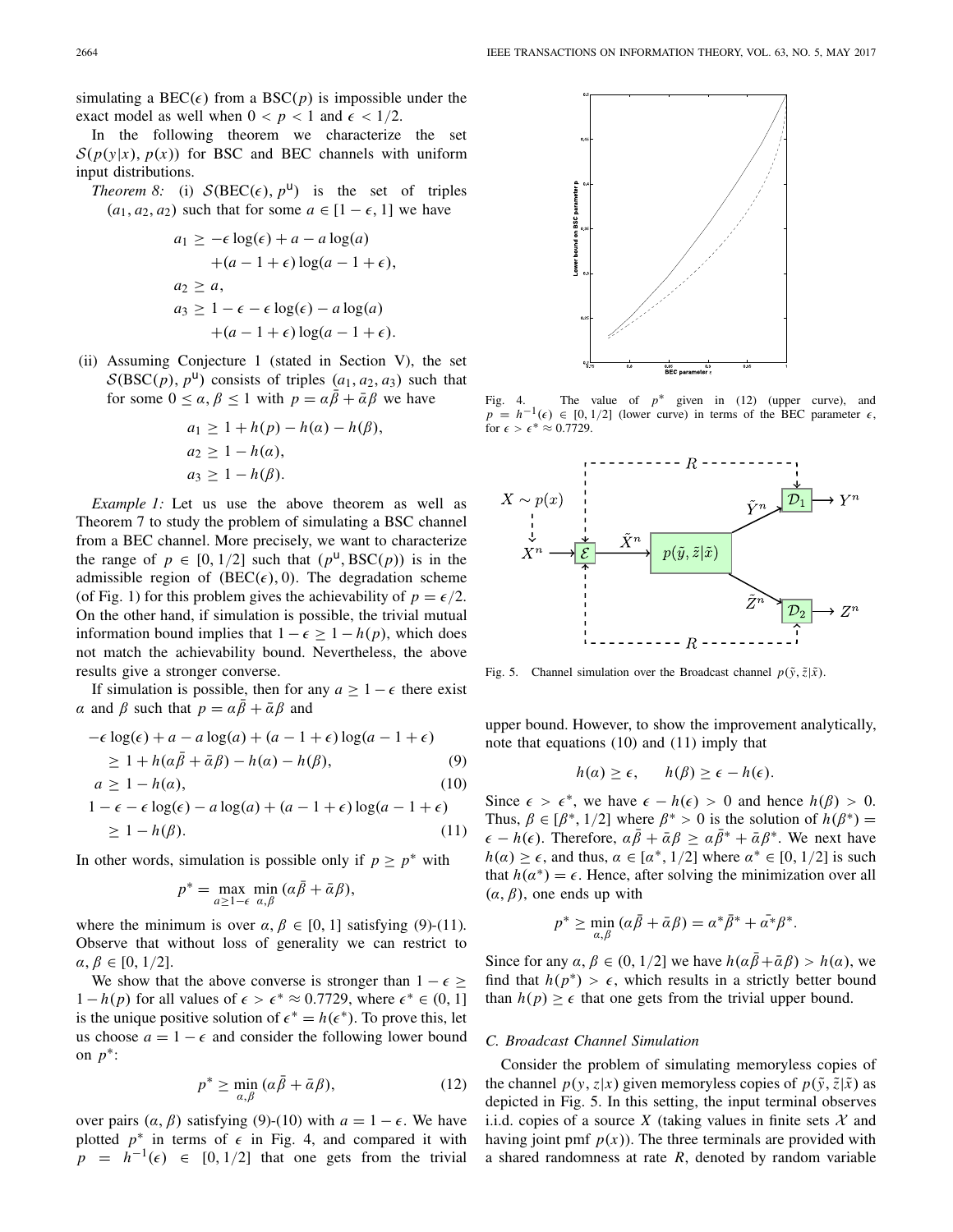$$
I(WU; \tilde{Y}) > I(UW; X), \tag{14}
$$

$$
R + I(WU; \tilde{Y}) > I(UW; XYZ), \tag{15}
$$

$$
I(WV; \tilde{Z}) > I(WV; X), \tag{16}
$$

$$
R + I(WV; \tilde{Z}) > I(WV; XYZ),\tag{17}
$$

$$
I(WU; \tilde{Y}) + I(WV; \tilde{Z}) > I(UW; X) + I(WV; X) + I(U; V|WX),
$$
 (18)

$$
2R + I(UW; \tilde{Y}) + I(VW; \tilde{Z}) > I(UW; XYZ) + I(VW; XYZ)
$$

$$
+I(U;V|WXYZ),\t(19)
$$

$$
\min\{I(W; \tilde{Y}), I(W; \tilde{Z})\} + I(U; \tilde{Y}|W) + I(V; \tilde{Z}|W) > I(W; X) + I(U; X|W) + I(V; X|W)
$$

$$
+I(U;V|WX),\t(20)
$$

$$
R + \min\{I(W; \tilde{Y}), I(W; \tilde{Z})\} + I(U; \tilde{Y}|W) + I(V; \tilde{Z}|W) > I(W; XYZ) + I(U; XYZ|W)
$$

$$
+I(V; XYZ|W) + I(U; V|WXYZ),
$$
  
(21)  

$$
R + I(W; YZ|X) + I(UW; \tilde{Y}) + I(VW; \tilde{Z}) > I(UW; XYZ) + I(VW; XYZ)
$$

$$
+I(U;V|WXYZ). \t(22)
$$

ω, which is uniformly distributed over  $[1 : 2<sup>nR</sup>]$  and is independent of  $X^n$ . An  $(n, R)$  code consists of

- An (stochastic) encoder with conditional pmf's  $q^{\text{enc}}(\tilde{x}^n|x^n,\omega),$
- Two (stochastic) decoders with conditional pmf's  $q^{\text{dec}_1}(y^n | \tilde{y}^n, \omega)$  and  $q^{\text{dec}_1}(z^n | \tilde{z}^n, \omega)$ .

Thus, the joint distribution induced by the code is as follows:

$$
q(\hat{x}^n, \hat{y}^n, \hat{z}^n, y^n, z^n | \omega, x^n) = q^{\text{enc}}(\tilde{x}^n | x^n, \omega)
$$

$$
\times (\prod_{i=1}^n p(\tilde{y}_i, \tilde{z}_i | \tilde{x}_i)) q^{\text{dec}_1}(y^n | \tilde{y}^n, \omega) q^{\text{dec}_2}(z^n | \tilde{z}^n, \omega). \tag{13}
$$

*Definition 3:* An input distribution-channel pair  $p(x)$ ,  $p(y, z|x)$  is said to be in the admissible region of the channel-rate triple  $(p(\tilde{y}, \tilde{z} | \tilde{x}), R)$  if one can find a sequence of  $(n, R)$  simulation codes whose induced joint distributions have marginal distributions  $q(x^n, y^n, z^n)$  that satisfy

$$
\lim_{n \to \infty} \left\| q(x^n, y^n, z^n) - \prod_{i=1}^n p(x_i, y_i, z_i) \right\|_1 = 0.
$$

We can now state our achievability bound for the broadcast channel simulation problem.

*Theorem 9 (Inner Bound):*  $(p(x), p(y, z|x))$  is in the admissible region of the channel-rate pair  $(p(\tilde{y}, \tilde{z} | \tilde{x}), R)$  if there exist  $p(u, v, w, \tilde{x}|x)$ ,  $p(y|\tilde{y}, u, w)$  and  $p(z|\tilde{z}, v, w)$  such that  $(X, U, V, W, X, Y, Z, Y, Z)$  is distributed according to

$$
p(x, u, v, w, \tilde{x}, \tilde{y}, \tilde{z}, y, z) = p(x)p(u, v, w, \tilde{x}|x)p(\tilde{y}, \tilde{z}|\tilde{x})
$$
  
 
$$
\times p(y|\tilde{y}, u, w)p(z|\tilde{z}, v, w),
$$

that has the given marginal  $p(x, y, z)$ , and satisfies equations (14)-(22), as shown at the top of this page.

## IV. EXACT CHANNEL SIMULATION

Recall that we say a channel  $p(y|x)$  can be simulated exactly with a channel  $p(\tilde{y}|\tilde{x})$  if there are *n*, encoding map  $q^{\text{enc}}(\tilde{x}^n|x^n, \omega)$ , and decoding map  $q^{\text{dec}}(y^n|\tilde{y}^n, \omega)$  such that the induced distribution given by (3) satisfies

$$
q(y^n|x^n) = \prod_{i=1}^n p(y_i|x_i).
$$
 (23)

In this section we state our results about the channel simulation problem in the exact model.

*Theorem 10:* A channel  $p(y|x)$  can be simulated from  $p(\tilde{y}|\tilde{x})$  in the exact model with infinite shared randomness only if for any  $\alpha > 0$  we have

$$
C_{\alpha}(p(y|x)) \leq C_{\alpha}(p(\tilde{y}|\tilde{x})),
$$
  
Diam <sub>$\alpha$</sub> (p(y|x))  $\leq$  Diam <sub>$\alpha$</sub> (p(\tilde{y}|\tilde{x})),

where  $C_{\alpha}$  denotes the  $\alpha$ -capacity defined in (1), and

$$
\mathsf{Diam}_{\alpha}(p(y|x)) \triangleq \max_{p(x),q(x)} D_{\alpha}(p(y)||q(y)).
$$

*Remark 2:* To the best of our knowledge, we define the notion of channel diameter  $Diam_{\alpha}(p(y|x))$  for the first time. Theorem 10 implies that the exact simulation of  $p(y|x)$  with a noiseless link of rate *R* with infinite shared randomness is possible only if  $C_{\infty}(p(y|x)) \leq R$ . In fact, as shown in [8] (see [6] for a discussion),  $C_{\infty}(p(y|x)) \leq R$  is a sufficient and necessary condition for exact simulation of  $p(y|x)$  with a noiseless link of rate *R*.

*Remark 3:* As it becomes clear from the proof of Theorem 10, any function  $\Phi(p(y|x))$  that satisfies additivity and data processing properties, namely,

$$
\Phi\big(\prod_{i=1}^n p(y_i|x_i)\big) = n\Phi\big(p(y|x)\big)
$$

and

$$
\Phi(p(y|x)) \ge \Phi(p(z|x)), \quad \text{if} \quad p(z|x) = \sum_{y} p(y|x)p(z|y)
$$

can be used instead of  $C_a$  and  $Diam_a$  above to write an infeasibility result when there is no shared randomness. Furthermore, if  $\Phi(p(y|x))$  is quasi-convex in  $p(y|x)$ , one can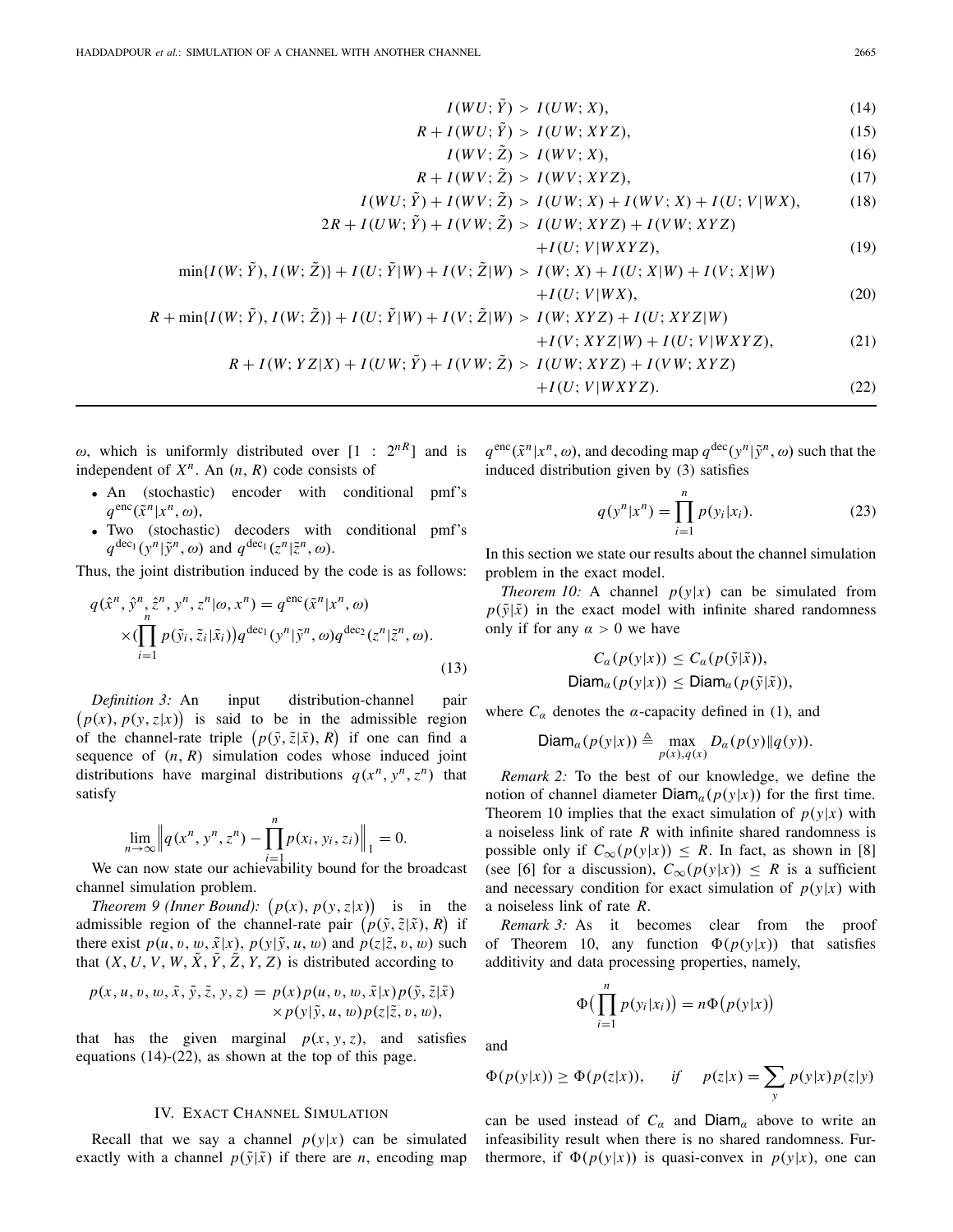

Fig. 6. A BIBO channel  $p(y|x)$  with parameters  $(r, s)$ .

claim the infeasibility result even when there is infinite shared randomness. The above particular choices of  $\Phi(p(y|x))$  as  $C_{\alpha}$  and Diam<sub>α</sub> are shown later to be particularly useful in finding *tight bounds* for a few examples we consider. But it is possible to find other choices for  $\Phi(p(y|x))$ : for instance,  $E_{p(y|x)}(R)$ , the reliability function of  $p(y|x)$  at a given rate *R* satisfies the additivity and data processing inequalities by definition, and is quasi-convex since shared randomness does not increase the optimal error exponent.

Using the above theorem, we show that the degradation strategy of Fig. 1 is optimal in the exact model for simulating a BSC channel from a BEC channel (for any amount of shared randomness).

*Theorem 11:* For any amount of shared randomness, the BSC(*p*) channel with parameter  $p \in [0, 1/2]$  can be exactly simulated from the BEC( $\epsilon$ ) if and only if  $p \geq \epsilon/2$ . In particular, shared randomness is not helpful in this exact simulation problem.

A channel is called binary-input binary-output (BIBO) if both the input and the output of the channel are a single bit. A BIBO channel can be characterized with two parameters  $r = p_{Y|X}(0|0)$  and  $s = p_{Y|X}(0|1)$  as depicted in Fig. 6. The following theorem studies BIBO channels that can be exactly simulated from another BIBO channel.

*Theorem 12:* Depending on whether we have shared randomness or not, we have

- (Infinite shared randomness): A channel with parameters (*r*,*s*) can be simulated exactly from a channel with parameters  $(r', s')$  if and only if  $(r, s)$  is in the convex polygon with six vertices  $(0, 0), (1, 1), (r', s'), (s', r'), (\bar{s}', \bar{r}'),$ and  $(\bar{r}', \bar{s}')$  where  $\bar{s}' = 1 - s'$  and  $\bar{r}' = 1 - r'$  (see Fig. 7).
- (No shared randomness): A BIBO channel with parameters (*r*,*s*) can be simulated from another BIBO channel with parameters  $(r', s')$  in the exact model if (*r*,*s*) is in the union of two parallelogram with vertices  $(0, 0)$ ,  $(r', s')$ ,  $(\bar{r}', \bar{s}')$ ,  $(1, 1)$  and  $(0, 0), (s', r'), (\bar{s}', \bar{r}'), (1, 1)$  (see Fig. 7). Conversely, if a channel with parameters (*r*,*s*) can be simulated exactly from a channel with parameters  $(r', s')$ , then  $(r, s)$ has to be in the convex polygon with six vertices  $(0, 0), (1, 1), (r', s'), (s', r'), (\bar{s}', \bar{r}'),$  and  $(\bar{r}', \bar{s}')$  depicted in Fig. 7. In other words, the outer bound is the convex hull of the given achievable inner bound.

#### V. PROOFS

This section is devoted to the proofs of the results stated in the previous two sections.



Fig. 7. The inner bound (union of two parallelogram) and outer bound (convex polygon) for exact channel simulation of BIBO channel from another BIBO channel when there is no shared randomness. The convex polygon bound is the simulation region when there is infinite shared randomness.

## *A. Point to Point Channel: Inner Bound*

*Proof of Theorem 4:* We apply the OSRB technique of [9] to prove the theorem. Our proof consists of three parts. In the first part we introduce two protocols, A and B, each of which induces a pmf on a certain set of random variables. Protocol A has the desired i.i.d. property on  $X^n$  and  $Y^n$ , but leads to no concrete coding algorithm. However, Protocol B is suitable for construction of a code, with one exception: Protocol B is assisted with an extra common randomness that does not really exist in the model. In the second part of the proof we find conditions on *R* implying that two certain induced distributions are almost identical. In the third part of the proof, we eliminate the extra common randomness given to Protocol B without significantly disturbing the pmf induced on the desired random variables  $(X^n, Y^n)$ . This makes Protocol B useful for code construction.

*Part (1):* We define two protocols each of which induces a joint pmf on random variables of the corresponding protocol.

*Protocol A [Not useful for coding]:* Let  $(U^n, X^n, X^n)$ ,  $\hat{Y}^n$ ,  $Y^n$ ) be *n* i.i.d. copies of the joint pmf  $p(u, x, \tilde{x}, \tilde{y}, y)$ . Consider the following construction:

- To each  $u^n \in \mathcal{U}^n$  assign two random bin indices  $g \in [1:2^{n\tilde{R}}]$  and  $\omega \in [1:2^{nR}].$
- Consider a Slepian-Wolf decoder for estimating  $\hat{u}^n$  from  $(\omega, g, \tilde{y}^n)$ . Here we are considering  $\tilde{y}^n$  as side information and  $\omega$ , *g* as the random bins of the source  $u^n$  that we want to decode.

The rate constraints on  $R$ ,  $\overline{R}$  for the success of this decoder will be imposed later, although this decoder can be conceived even when there is no guarantee of successful decoding. We denoted the random pmf induced by the random binning and the Slepian-Wolf decoder by  $Q$  and  $Q^{sw}$ , respectively. We then obtain the following joint distribution:

$$
Q(x^n, u^n, \hat{u}^n, \tilde{x}^n, \tilde{y}^n, y^n, g, \omega)
$$
  
=  $p(x^n)p(u^n, \tilde{x}^n|x^n)p(\tilde{y}^n|\tilde{x}^n)$   
 $\times Q(g, \omega|u^n)Q^{\text{SW}}(\hat{u}^n|g, w, \tilde{y}^n)p(y^n|\tilde{y}^n, u^n)$   
=  $p(x^n)Q(g, \omega|x^n)Q(u^n, \tilde{x}^n|x^n, g, \omega)$   
 $\times p(\tilde{y}^n|\tilde{x}^n)Q^{\text{SW}}(\hat{u}^n|g, w, \tilde{y}^n)p(y^n|\tilde{y}^n, u^n).$  (24)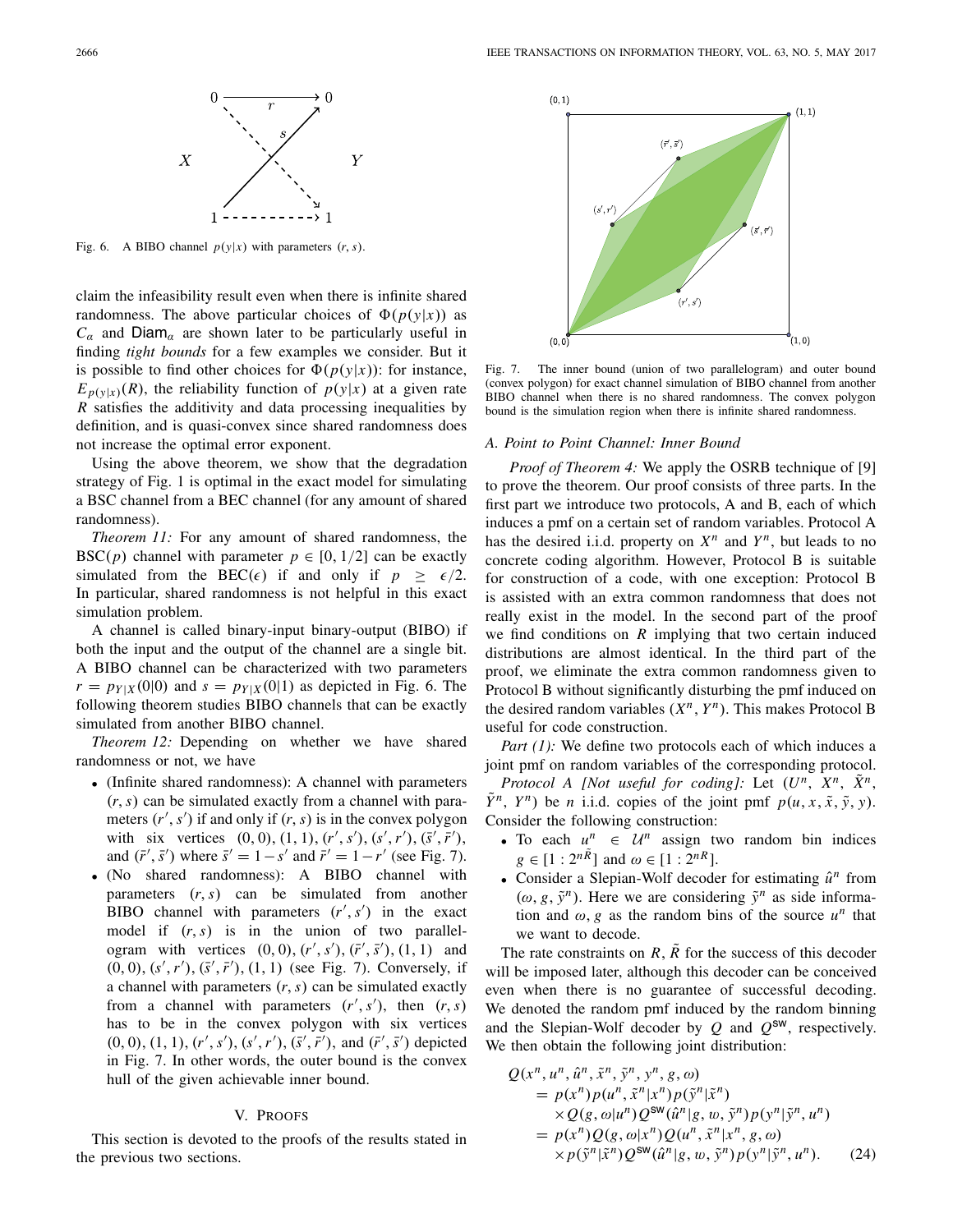Note that we have used capital *Q* for random pmf's in the above equation.

*Protocol B [Useful for coding after removing an extra common randomness]*. In this protocol we assume that Alice and Bob have access to the common randomness  $\omega$  and an extra common randomness *G*, where *G* is mutually independent of  $X^n$  and  $\omega$ . We assume that *G* is distributed uniformly over the set  $[1:2^{n\tilde{R}}]$ . Now we use the following protocol:

- First, Alice having  $(g, \omega, x^n)$  generates  $u^n$  according to the pmf  $Q(u^n, \tilde{x}^n | g, \omega, x^n)$  of Protocol A, and sends  $\tilde{x}^n$ over the channel to Bob. Then Bob receives  $\tilde{v}^n$ . Having  $(g, \omega, \tilde{y}^n)$ , Bob uses the Slepian-Wolf decoder of protocol A to generate  $\hat{u}^n$  as a estimation of  $u^n$ .
- Having  $(\hat{u}^n, \tilde{y}^n)$ , Bob generates  $Y^n$  according to  $p(y^n | \tilde{y}^n, \hat{u}^n) = \prod_{i=1}^n p_{Y | \tilde{Y} U}(y_i | \tilde{y}_i, \hat{u}_i).$

The random pmf induced by the protocol, denoted by  $\hat{Q}$ , is equal to

$$
\hat{Q}(x^n, u^n, \hat{u}^n, \tilde{x}^n, \tilde{y}^n, y^n, g, \omega)
$$
\n
$$
= p^{\mathsf{U}}(\omega) p^{\mathsf{U}}(g) p(x^n) Q(u^n, \tilde{x}^n | g, \omega, x^n) p(\tilde{y}^n | \tilde{x}^n)
$$
\n
$$
\times Q^{\mathsf{SW}}(\hat{u}^n | \omega, g, \tilde{y}^n) p(y^n | \tilde{y}^n, \hat{u}^n),
$$
\n(25)

where  $p^{\text{u}}$  denotes the uniform distribution.

Part (2): In this part we put sufficient conditions under which the induced distributions *Q* and *Q*ˆ given by (24) and (25) are approximately the same. The first step is to observe that *g* and  $\omega$  are the bin indices of  $u^n$ . Substituting  $T = 2$ ,  $X_1 \leftarrow U$ ,  $X_2 \leftarrow U$ ,  $Z \leftarrow X$ ,  $b_1 \leftarrow g$  and  $b_2 \leftarrow \omega$ in [9, Th. 1], implies that if

$$
R + \tilde{R} < H(U|X),\tag{26}
$$

then there exists  $\epsilon_0^{(n)} \to 0$  such that

$$
\mathbb{E} \|Q(g,\omega|x^n)-p^{\mathsf{U}}(\omega)p^{\mathsf{U}}(g)\|_1 \leq \epsilon_0^{(n)}.
$$

Observe that  $p^{\mu}(\omega)p^{\mu}(g) = \hat{Q}(g,\omega)$ . This implies that the joint pmf of all random variables, excluding *yn*, of the two protocols are close in total variation distance, i.e,

$$
\mathbb{E} \|\hat{Q}(x^n, u^n, \hat{u}^n, \tilde{x}^n, \tilde{y}^n, g, \omega) - Q(x^n, u^n, \hat{u}^n, \tilde{x}^n, \tilde{y}^n, g, \omega)\|_1
$$
  
\n
$$
\leq \epsilon_0^{(n)}.
$$
\n(27)

To ensure the above equation with  $y^n$  included, we begin by investigating conditions that make the Slepian-Wolf decoder of Protocol A succeed with high probability. By the Slepian-Wolf theorem as long as

$$
R + \tilde{R} > H(U|\tilde{Y})
$$
 (28)

holds, we have

$$
Q(x^n, u^n, \hat{u}^n, \tilde{x}^n, \tilde{y}^n, g, \omega)
$$
  
\n
$$
\stackrel{\epsilon_1^{(n)}}{\approx} Q(x^n, u^n, \tilde{x}^n, \tilde{y}^n, g, \omega) \mathbf{1} {\hat{u}^n = u^n}.
$$
 (29)

for some vanishing sequence  $\epsilon_1^{(n)}$ . Then using equations (27) and (29) we can apply [9, Lemma 3] to write

$$
\hat{Q}(x^n, u^n, \hat{u}^n, \tilde{x}^n, \tilde{y}^n, g, \omega)
$$
\n
$$
\epsilon_0^{(n)} + \epsilon_1^{(n)} \sum_{n=1}^{\infty} Q(x^n, u^n, \tilde{x}^n, \tilde{y}^n, g, \omega) \mathbf{1} \{\hat{u}^n = u^n\}. \tag{30}
$$

Moreover, the third part of [9, Lemma 3] implies that

$$
\hat{Q}(x^n, u^n, \hat{u}^n, \tilde{x}^n, \tilde{y}^n, g, \omega) p(y^n | \hat{u}^n, \tilde{y}^n) \n\begin{array}{l}\n\epsilon_0^{(n)} + \epsilon_1^{(n)} & Q(x^n, u^n, \tilde{x}^n, \tilde{y}^n, g, \omega) \mathbf{1} \{\hat{u}^n = u^n\} p(y^n | \hat{u}^n, \tilde{y}^n) \\
= Q(x^n, u^n, \tilde{x}^n, \tilde{y}^n, g, \omega) \mathbf{1} \{\hat{u}^n = u^n\} p(y^n | u^n, \tilde{y}^n) \\
= Q(x^n, u^n, \tilde{x}^n, \tilde{y}^n, g, \omega) p(y^n | u^n, \tilde{y}^n) \mathbf{1} \{\hat{u}^n = u^n\} \\
= Q(x^n, u^n, \tilde{x}^n, \tilde{y}^n, y^n, g, \omega) \mathbf{1} \{\hat{u}^n = u^n\}.\n\end{array}
$$

Then, by part 1 (second item) of [9, Lemma 3] we have  $\hat{Q}(g, x^n, y^n) \stackrel{\epsilon_0^{(n)} + \epsilon_1^{(n)}}{\approx} Q(g, x^n, y^n)$ . Note, in particular, that the marginal pmf on  $(X^n, Y^n)$  of  $Q$  is equal to  $p(x^n, y^n)$  implying that  $\hat{Q}(x^n, y^n)$  is within  $\epsilon_0^{(n)} + \epsilon_1^{(n)}$  distance of  $p(x^n, y^n)$ .

To summarize, assuming (26) and (28), and having access to common randomness  $\omega$ ,  $G$ , Alice and Bob can simulate the channel  $p(y|x)$  using the channel  $p(\tilde{y}|\tilde{x})$  according to Protocol B. As discussed above, with high probability  $\hat{u}^n$  generated by Bob would be equal to  $u^n$ , and the final pmf induced on  $(X^n, Y^n)$  would be close to the desired pmf  $p(x^n, y^n)$ .

*Part (3):* In the above protocol we assumed that Alice and Bob have access to an extra randomness *G* which is not present in the model. To eliminate this extra common randomness, we will fix a particular instance *g* of *G* and show that the same protocol works even if we fix  $G = g$ . To prove this note that by letting  $G = g$ , the induced pmf  $\hat{Q}(x^n, y^n)$  changes to the conditional pmf  $\hat{Q}(x^n, y^n | g)$ . But if *G* is almost independent of  $(X^n, Y^n)$ , the conditional pmf  $\hat{Q}(x^n, y^n | g)$  would be close to the desired distribution as well. To obtain the independence, we again use [9, Th. 1]. Substituting  $T = 1, X_1 \leftarrow U$  and  $Z \leftarrow XY$  in [9, Th. 1], we find that if

$$
\tilde{R} < H(U|XY),\tag{31}
$$

then  $Q(x^n, y^n, g) \stackrel{\epsilon_2^{(n)}}{\approx} p^{\mu}(g)p(x^n, y^n)$ , for some vanishing  $\epsilon_2^{(n)}$ . Thus, by triangular inequality for total variation distance, we have  $\hat{Q}(x^n, y^n, g) \stackrel{\epsilon^{(n)}}{\approx} p^{\mu}(g) p(x^n, y^n)$ , where  $\epsilon^{(n)} = \sum_{i=0}^{n} \epsilon_i^{(n)}$ . From the definition of total variation distance for random pmf's, the average of the total variation distance between  $\hat{q}(x^n, y^n, g)$  and  $p^{\mathsf{U}}(g)p(x^n, y^n)$  over all random binnings is small. Thus, there exists a fixed binning with the corresponding pmf  $\hat{q}$  such that  $\hat{q}(x^n, y^n, g) \stackrel{\epsilon^{(n)}}{\approx}$  $p^{\text{u}}(g)p(x^n, y^n)$ . Next, [9, Lemma 9] guarantees the existence of an instance *g* such that  $\hat{p}(x^n, y^n | g) \stackrel{2\epsilon^{(n)}}{\approx} p(x^n, y^n)$ . Then the extra shared randomness *G* can be eliminated by fixing it to be  $G = g$ .

Finally, observe that the conditions of (6) are seen to be equivalent to (26), (28) and (31) after eliminating  $\tilde{R}$  using Fourier-Motzkin elimination.

*Proof of Theorem 5:* We would like to prove that to simulate a BSC channel with a non-uniform input pmf from a BEC channel, we can do better than  $p = \frac{\epsilon}{2}$  (obtained by a degradation scheme). To be more precise, let  $Bern(q)$  be the Bernoulli distribution with parameter  $q$ . We show that  $(Bern(q), BSC(\frac{t\epsilon}{2}))$  is in the admissible region of  $(BEC(\epsilon), 0)$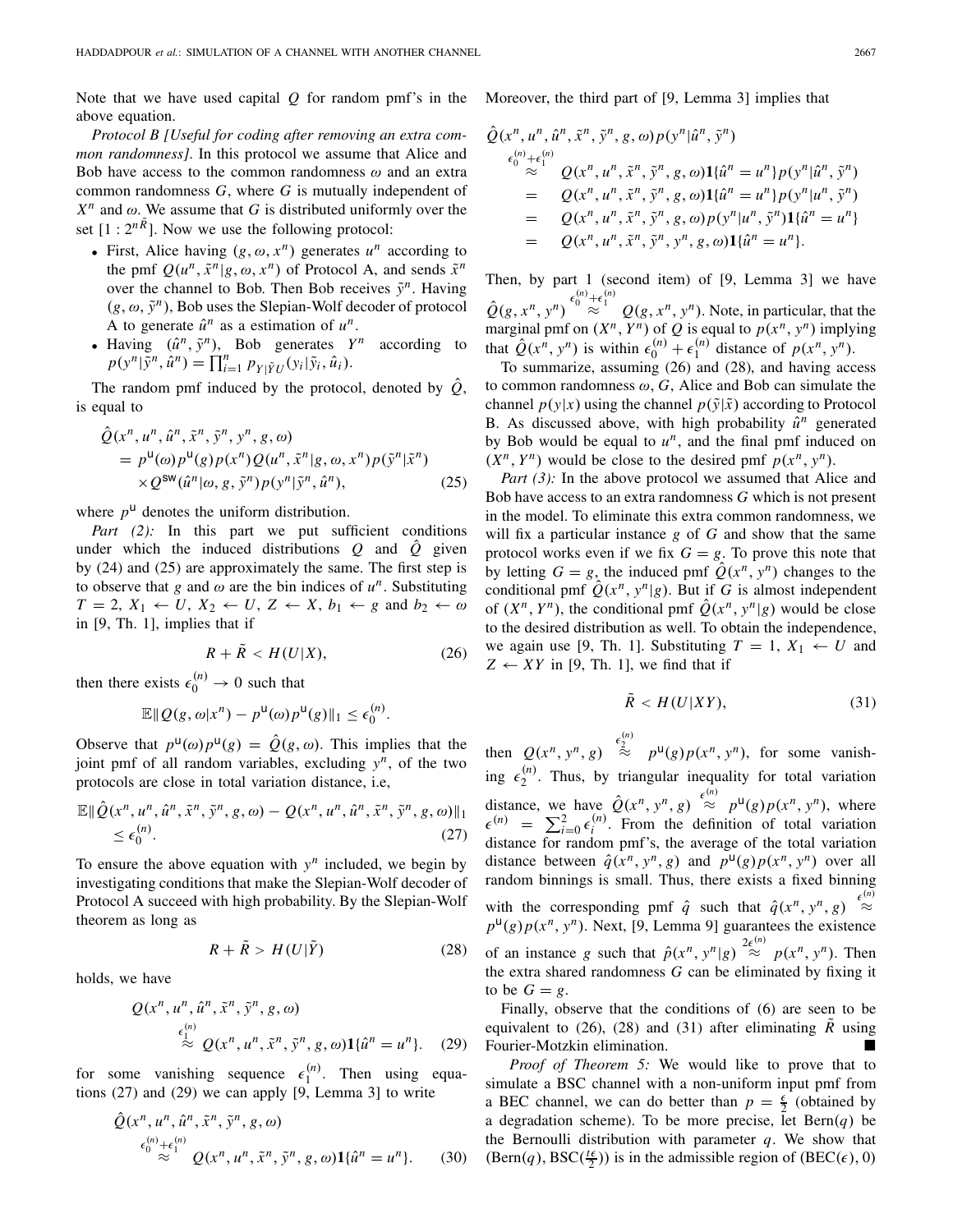for any  $t \in (0, 1]$  such that

$$
t\left[\epsilon + (1 - \epsilon)(1 - h(q)) + h\left(\frac{\epsilon}{2}\right)\right] - \epsilon - h\left(\frac{t\epsilon}{2}\right) \ge 0. \tag{32}
$$

Indeed if  $q \neq 1/2$ , this inequality strictly holds for  $t = 1$ . So for any  $q \neq 1/2$ , one can find  $t < 1$  so that this inequality is still valid. This would demonstrate the sub-optimality of a degradation scheme for non-uniform input distributions.

We use Theorem 4 to prove the above claim. For this we need to specify the joint pmf of random variables *X*, *Y*, *U*,  $\tilde{X}$ ,  $\tilde{Y}$  as follows:

- Let *X* to be distributed according to Bern $(q)$ .
- Assume that  $\tilde{X}$  is uniform over  $\{0, 1\}$  and independent of *X*.
- Let *W* be Bern(*t*) and independent of  $(X, \tilde{X})$ .
- Define *U* as follows: let  $U = (W, K)$  where  $K = (X, \tilde{X})$ if  $W = 0$ , and  $K = X + \tilde{X}$  (mod 2) if  $W = 1$ .
- To specify  $p(y|\tilde{y}, u)$  we proceed as follows:
	- $-$  If  $W = 0$ , we let  $Y = X$ ; note that in this case X is a part of *U*.
		- **–** If  $W = 1$ , we look at  $\tilde{Y}$ ; if it is the erasure flag, we choose *Y* uniformly at random. Otherwise,  $\tilde{Y} = \tilde{X}$ , so we may let  $Y = \tilde{X} + K$  (mod 2) = X.

This procedure induces the following distribution on (*X*, *Y* ): *X* is chosen according to Bern $(q)$ ; with probability  $(1 - t)$  +  $t(1 - \epsilon)$  we have  $Y = X$ , and *Y* with probability  $t \epsilon$  is chosen uniformly at random (and independent of *X*). This is equivalent with the  $BSC(p)$  channel with  $Bern(q)$  input distribution where

$$
p=\frac{t\epsilon}{2}.
$$

We now need to verify (6) for  $R = 0$ , i.e.,  $I(U; \tilde{Y}) >$  $I(U; XY) \geq I(U; X)$ . We have

$$
I(U; \tilde{Y}) = (1 - \epsilon)I(U; \tilde{X}) = (1 - \epsilon)[1 - t + t(1 - h(q))].
$$

Next,

 $I(U; XY) = I(WK; XY) = I(W; XY) + I(K; XY)W$ .

Moreover,

$$
I(W; XY) = H(XY) - H(XY|W)
$$
  
=  $H(XY) - (1 - t)H(X) - tH(XY|W = 1)$   
=  $h(q) + h(p) - (1 - t)h(q) - t \cdot h(q) - t \cdot h(\frac{\epsilon}{2})$   
=  $h(p) - t \cdot h(\frac{\epsilon}{2})$   
=  $h(\frac{t\epsilon}{2}) - t \cdot h(\frac{\epsilon}{2})$ ,

and

$$
I(K; XY|W) = (1 - t)I(X\tilde{X}; XX) + tI(X + \tilde{X}; XY)
$$
  
= 1 - t,

where we use the fact that  $\tilde{X}$  is independent of  $(X, Y)$  if  $W = 1$ . Therefore,

$$
I(U; \tilde{Y}) - I(U; XY)
$$
  
=  $(1 - \epsilon) [1 - t + t(1 - h(q))] - h(\frac{t\epsilon}{2}) + t \cdot h(\frac{\epsilon}{2}) - 1 + t$   
=  $t[\epsilon + (1 - \epsilon)(1 - h(q)) + h(\frac{\epsilon}{2})] - \epsilon - h(\frac{t\epsilon}{2})$ ,  
which is positive by assumption (32).

#### *B. Point to Point Channel: Outer Bound*

*Proof of Theorem 6:* Take an encoding map  $q^{\text{enc}}(\tilde{x}^n|x^n, \omega)$ and a decoding map  $q^{\text{dec}}(y^n | \tilde{y}^n, \omega)$  with the induced distribution  $q(x^n, y^n, \tilde{x}^n, \tilde{y}^n, \omega)$  as described in (3) such that

$$
\left\|q(x^n, y^n) - \prod_{i=1}^n p(x_i)p(y_i|x_i)\right\|_1 \le \epsilon.
$$
 (33)

We have the Markov chains

$$
X^n \to \omega \tilde{X}^n \to \omega \tilde{Y}^n \to Y^n,
$$

and

$$
\omega \to \tilde{X}^n \to \tilde{Y}^n.
$$

Moreover,  $\omega$  is independent of  $X^n$ . Therefore,

$$
I(X^n;Y^n|\omega) \leq I(\tilde{X}^n;\tilde{Y}^n|\omega).
$$

On the other hand,

$$
I(X^n; Y^n | \omega) = I(X^n; Y^n \omega) \ge I(X^n; Y^n),
$$

and

$$
I(\tilde{X}^n; \tilde{Y}^n | \omega) \leq I(\omega \tilde{X}^n; \tilde{Y}^n) = I(\tilde{X}^n; \tilde{Y}^n).
$$

As a result, 
$$
I(X^n; Y^n) \leq I(\tilde{X}^n; \tilde{Y}^n)
$$
.

To proceed let

$$
f_1 = \frac{1}{n} \sum_{i=1}^n I(X_{[1:i-1]}Y_{[1:i-1]}; X_iY_i).
$$

Since by (33) the induced distribution on  $(X^n, Y^n)$  by the code is almost i.i.d., *f*<sup>1</sup> should be small. Indeed, Lemma 2 below shows that  $f_1$  vanishes as  $\epsilon$  goes to zero. We can then write

$$
\sum_{i=1}^{n} I(X_i; Y_i) = \sum_{i=1}^{n} H(X_i) + H(Y_i) - H(X_i, Y_i)
$$
\n
$$
\leq \sum_{i=1}^{n} H(X_i) + H(Y_i) - H(X_i, Y_i | X_{[1:i-1]}, Y_{[1:i-1]})
$$
\n
$$
= \sum_{i=1}^{n} H(X_i | X_{[1:i-1]}) + H(Y_i | Y_{[1:i-1]})
$$
\n
$$
-H(X_i, Y_i | X_{[1:i-1]}, Y_{[1:i-1]}) + I(X_i; X_{[1:i-1]})
$$
\n
$$
+ I(Y_i; Y_{[1:i-1]})
$$
\n
$$
= H(X^n) + H(Y^n) - H(X^n, Y^n) + \sum_{i=1}^{n} I(X_i; X_{[1:i-1]})
$$
\n
$$
+ I(Y_i; Y_{[1:i-1]})
$$
\n
$$
\leq I(X^n; Y^n) + 2nf_1
$$
\n
$$
\leq \sum_{i=1}^{n} I(\tilde{X}_i; \tilde{Y}_i) + 2nf_1,
$$
\n(34)

where in the last step we used the familiar expansion of mutual information for memoryless channels used in the converse proof of a point-to-point channel.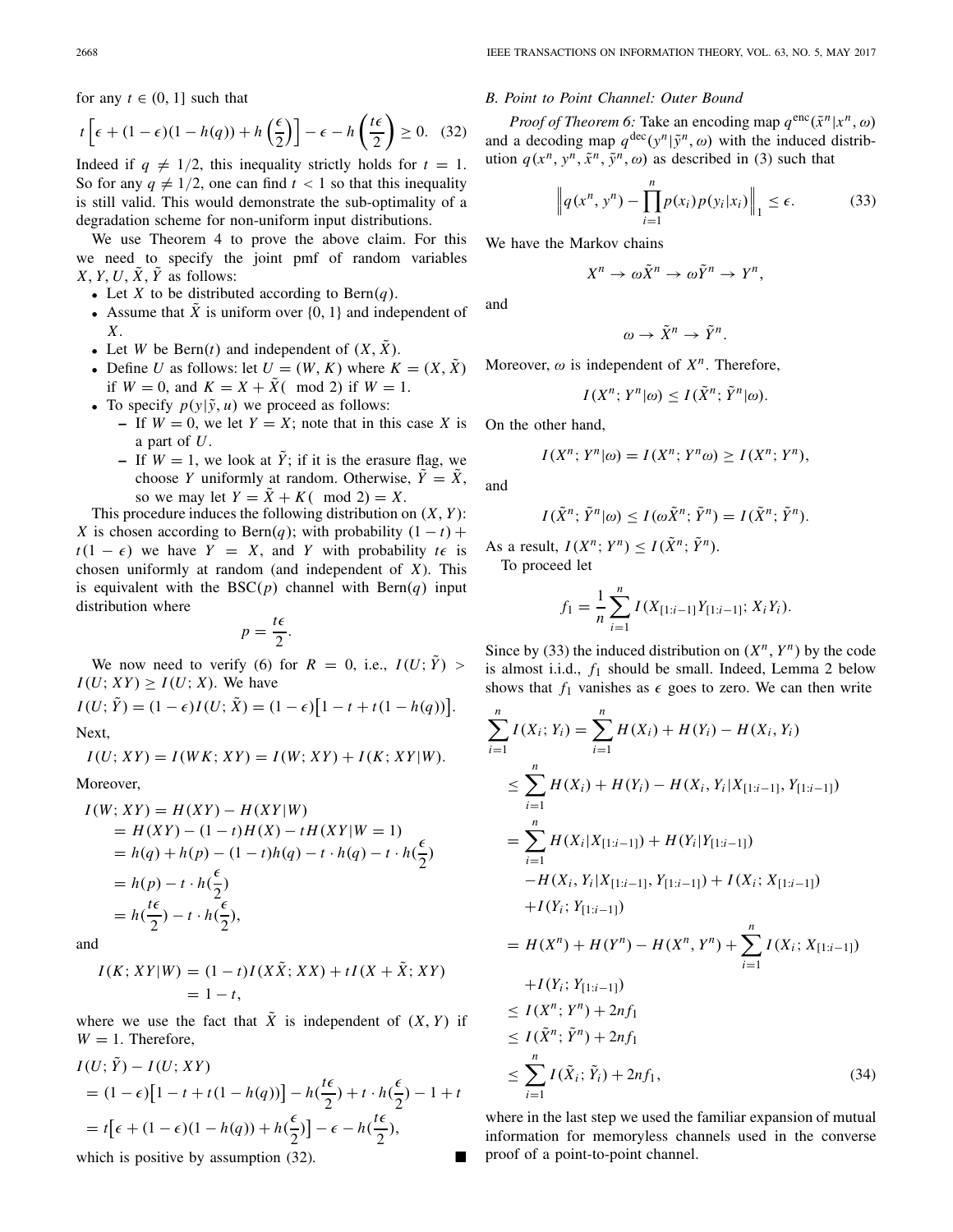For  $\tilde{X}_i$ ,  $\tilde{Y}_i$ , let  $\tilde{U}_i$  be the random variable such that  $\tilde{X}_i \rightarrow \tilde{U}_i \rightarrow \tilde{Y}_i$  forms a Markov chain and  $\beta I(\tilde{U}_i; \tilde{X}_i \tilde{Y}_i)$  +  $\gamma I(\tilde{U}_i; \tilde{X}_i) + \theta I(\tilde{U}_i; \tilde{Y}_i)$  reaches its minimum. Assume that  $\tilde{U}_i$  is constructed to be conditionally independent of other variables given  $\tilde{X}_i$ ,  $\tilde{Y}_i$ . Then, we obtain a random variable  $\tilde{U}^n = (\tilde{U}_1, \tilde{U}_2, \cdots, \tilde{U}_n)$  such that

$$
\tilde{X}^n \to \tilde{U}^n \to \tilde{Y}^n,
$$

forms a Markov chain, and that  $q(\tilde{u}^n | \tilde{x}^n)$  and  $q(\tilde{y}^n | \tilde{u}^n)$  are product channels. The joint pmf of all random variables factorizes as

$$
q(x^n, \omega, \tilde{x}^n, \tilde{u}^n, \tilde{y}^n, y^n) = p(x^n) p(\omega) q^{\text{enc}}(\tilde{x}^n | x^n, \omega)
$$
  
\n
$$
\times q(\tilde{u}^n | \tilde{x}^n) q(\tilde{y}^n | \tilde{u}^n) q^{\text{dec}}(y^n | \tilde{y}^n, \omega)
$$
  
\n
$$
= q(x^n, \omega, \tilde{x}^n, \tilde{u}^n) q(\tilde{y}^n | \tilde{u}^n)
$$
  
\n
$$
\times q^{\text{dec}}(y^n | \tilde{y}^n, \omega)
$$
  
\n
$$
= q(x^n, \omega, \tilde{x}^n, \tilde{u}^n) q(y^n \tilde{y}^n | \tilde{u}^n, \omega).
$$
  
\n(35)

This shows that  $X^n \tilde{X}^n \to \tilde{U}^n \omega \to \tilde{Y}^n Y^n$  forms a Markov chain. In particular, we conclude that

$$
X^n \to \tilde{U}^n \omega \to Y^n,
$$

forms a Markov chain.

Let  $U_i = (\tilde{U}^n, \omega)$ . Then  $X^n \rightarrow U_i \rightarrow Y^n$ , and hence  $X_i \rightarrow U_i \rightarrow Y_i$  form Markov chains. Next, we have

$$
\sum_{i=1}^{n} I(U_i; X_i, Y_i) \leq \sum_{i=1}^{n} I(U_i X_{[1:i-1]} Y_{[1:i-1]}; X_i, Y_i)
$$
\n
$$
= \sum_{i=1}^{n} I(X_{[1:i-1]} Y_{[1:i-1]}; X_i, Y_i) \qquad (36)
$$
\n
$$
+ \sum_{i=1}^{n} I(U_i; X_i, Y_i | X_{[1:i-1]}, Y_{[1:i-1]})
$$
\n
$$
= nf_1 + \sum_{i=1}^{n} I(\tilde{U}^n, \omega; X_i, Y_i | X_{[1:i-1]}, Y_{[1:i-1]})
$$
\n
$$
= nf_1 + I(\tilde{U}^n \omega; X^n, Y^n)
$$
\n
$$
\leq nf_1 + H(\omega) + I(\tilde{U}^n; \tilde{X}^n, \tilde{Y}^n)
$$
\n
$$
\leq nf_1 + nR + H(\tilde{U}^n) - H(\tilde{U}^n | \tilde{X}^n, \tilde{Y}^n)
$$
\n
$$
\leq nf_1 + nR
$$
\n
$$
+ \sum_{i=1}^{n} H(\tilde{U}_i) - H(\tilde{U}_i | \tilde{X}^n, \tilde{Y}^n, \tilde{U}_{[1:i-1]})
$$
\n
$$
= nf_1 + nR + \sum_{i=1}^{n} H(\tilde{U}_i) - H(\tilde{U}_i | \tilde{X}_i, \tilde{Y}_i) \qquad (38)
$$

$$
= nf_1 + nR + \sum_{i=1}^{n} I(\tilde{U}_i; \tilde{X}_i, \tilde{Y}_i),
$$
 (39)

where equation (38) follows from the fact that  $p(\tilde{u}^n|\tilde{x}^n, \tilde{y}^n) = \prod^n_{n=1}^n \tilde{u}(\tilde{u}^n|\tilde{x}^n, \tilde{y}^n)$ .  $\prod_{i=1}^{n} p(\tilde{u}_i | \tilde{x}_i, \tilde{y}_i)$ . This fact follows from the factorization

$$
p(\tilde{x}^n, \tilde{u}^n, \tilde{y}^n) = p(\tilde{x}^n) \prod_{i=1}^n p(\tilde{u}_i, \tilde{y}_i | \tilde{x}_i).
$$

Further, we have

$$
\sum_{i=1}^{n} I(U_i; Y_i) \leq \sum_{i=1}^{n} I(U_i, Y_{[1:i-1]}; Y_i)
$$
\n
$$
= \sum_{i=1}^{n} I(Y_{[1:i-1]}; Y_i) + \sum_{i=1}^{n} I(U_i; Y_i | Y_{[1:i-1]})
$$
\n
$$
\leq n f_1 + \sum_{i=1}^{n} I(\tilde{U}^n, \omega; Y_i | Y_{[1:i-1]})
$$
\n
$$
= n f_1 + I(\tilde{U}^n \omega; Y^n)
$$
\n
$$
\leq n f_1 + 2H(\omega) + I(\tilde{U}^n; \tilde{Y}^n)
$$
\n
$$
\leq n f_1 + 2nR + H(\tilde{Y}^n) - H(\tilde{Y}^n | \tilde{U}^n)
$$
\n
$$
\leq n f_1 + 2nR + \sum_{i=1}^{n} H(\tilde{Y}_i) - H(\tilde{Y}_i | \tilde{U}^n, \tilde{Y}_{[1:i-1]})
$$
\n
$$
= n f_1 + 2nR + \sum_{i=1}^{n} H(\tilde{Y}_i) - H(\tilde{Y}_i | \tilde{U}_i)
$$
\n(41)

$$
= nf_1 + 2nR + \sum_{i=1}^{n} I(\tilde{U}_i; \tilde{Y}_i).
$$
 (42)

where equation (40) holds because

$$
I(\tilde{U}^n \omega; Y^n) \le H(\omega) + I(\tilde{U}^n; Y^n | \omega)
$$
  
\n
$$
\le H(\omega) + I(\tilde{U}^n; \tilde{Y}^n Y^n | \omega)
$$
  
\n
$$
= H(\omega) + I(\tilde{U}^n; \tilde{Y}^n | \omega)
$$
  
\n
$$
\le 2H(\omega) + I(\tilde{U}^n; \tilde{Y}^n)
$$

and equation (41) is due to the fact that  $p(\tilde{y}^n|\tilde{u}^n) = \prod_{i=1}^n p(\tilde{y}_i|\tilde{u}^n)$ . Following similar staps, using the fact that  $\prod_{i=1}^{n} p(\tilde{y}_i | \tilde{u}_i)$ . Following similar steps, using the fact that  $p(\tilde{u}^n | \tilde{x}^n) = \prod_{i=1}^n p(\tilde{u}_i | \tilde{x}_i)$  and

$$
I(\tilde{U}^n \omega; X^n) \le H(\omega) + I(\tilde{U}^n; X^n)
$$
  
\n
$$
\le H(\omega) + I(\tilde{U}^n; \tilde{X}^n X^n)
$$
  
\n
$$
= H(\omega) + I(\tilde{U}^n; \tilde{X}^n)
$$

which holds because of equation (35), one can show that

$$
\sum_{i=1}^{n} I(U_i; X_i) \le n f_1 + nR + \sum_{i=1}^{n} I(\tilde{U}_i; \tilde{X}_i).
$$
 (43)

Let *T* be a random variable distributed uniformly over [1 : *n*] and independent of previously defined random variables. Then, inequalities (34)-(43) can be equivalently written as

$$
I(X_T; Y_T|T) \leq I(\tilde{X}_T; \tilde{Y}_T|T) + 2f_1,
$$
  
\n
$$
I(U_T; X_T Y_T|T) \leq I(\tilde{U}_T; \tilde{X}_T \tilde{Y}_T|T) + R + f_1,
$$
  
\n
$$
I(U_T; X_T|T) \leq I(\tilde{U}_T; \tilde{X}_T|T) + R + f_1,
$$
  
\n
$$
I(U_T; Y_T|T) \leq I(\tilde{U}_T; \tilde{Y}_T|T) + 2R + f_1.
$$

Let  $f_2 = I(T; X_T, Y_T)$ . Observe that by Lemma 2 at the end of the proof,  $f_2$  vanishes as  $\epsilon$  converges to zero. Then the above set of equations imply that

$$
I(X_T; Y_T) \leq I(\tilde{X}_T; \tilde{Y}_T | T) + 2f_1 + f_2,
$$
  
\n
$$
I(U_T; X_T, Y_T) \leq I(\tilde{U}_T; \tilde{X}_T \tilde{Y}_T | T) + R + f_1 + f_2,
$$
  
\n
$$
I(U_T; X_T) \leq I(\tilde{U}_T; \tilde{X}_T | T) + R + f_1 + f_2,
$$
  
\n
$$
I(U_T; Y_T) \leq I(\tilde{U}_T; \tilde{Y}_T | T) + 2R + f_1 + f_2.
$$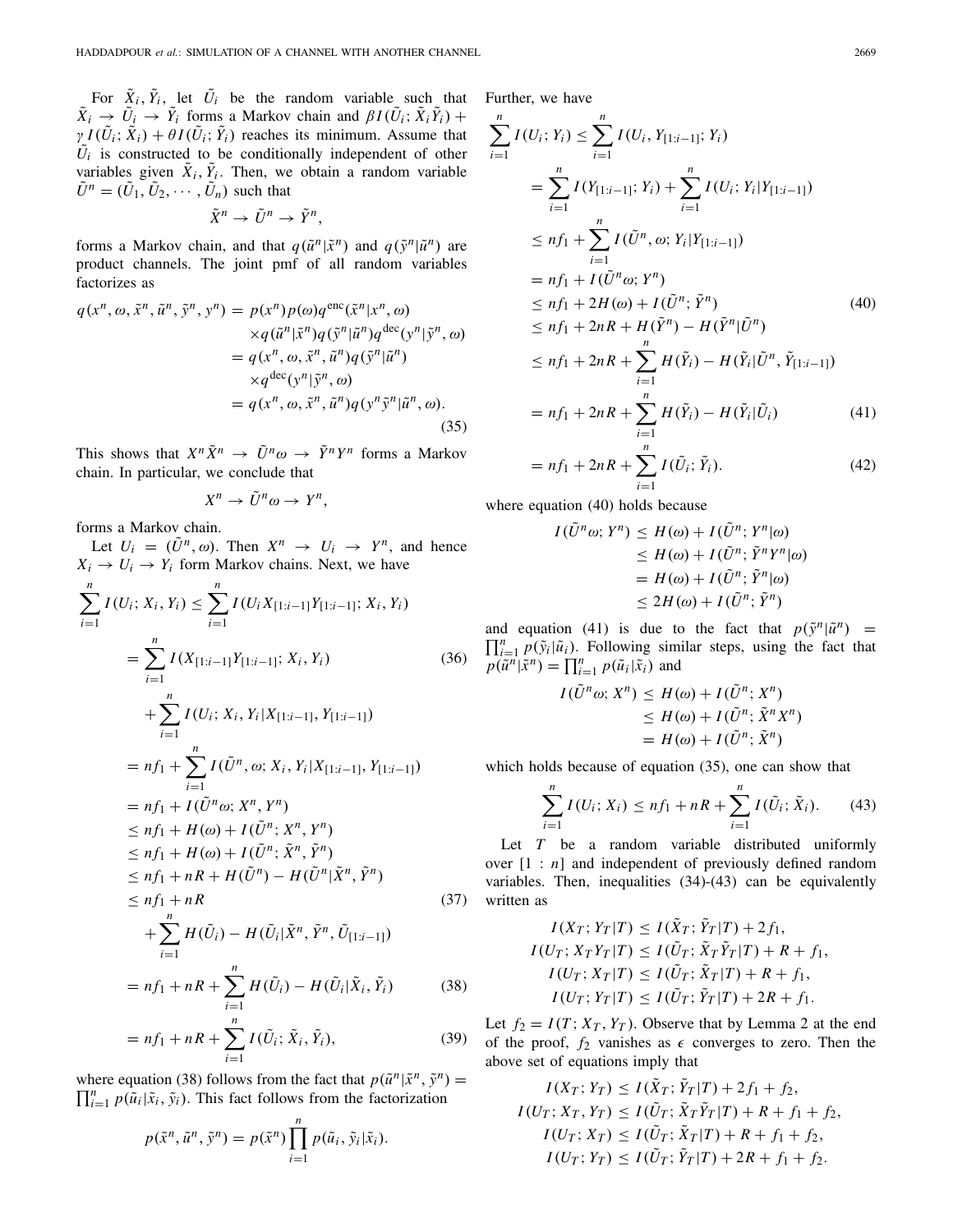$$
I(X;Y) + \min_{U:X-U-Y} \left[ \beta I(U;XY) + \gamma I(U;X) + \theta I(U;Y) \right]
$$
\n
$$
(44)
$$

$$
\leq I(\tilde{X}_T; \tilde{Y}_T|T) + \left[\beta I(\tilde{U}_T; \tilde{X}_T \tilde{Y}_T|T) + \gamma I(\tilde{U}_T; \tilde{X}_T|T) + \theta I(\tilde{U}_T; \tilde{Y}_T|T)\right] +(\beta + \gamma + 2\theta)R + f_1 + (f_1 + f_2)(1 + \beta + \gamma + \theta)
$$
\n(45)

$$
\leq \max_{t} \left( I(\tilde{X}_{T}; \tilde{Y}_{T}|T=t) + \left[ \beta I(\tilde{U}_{T}; \tilde{X}_{T}\tilde{Y}_{T}|T=t) + \gamma I(\tilde{U}_{T}; \tilde{X}_{T}|T=t) + \theta I(\tilde{U}_{T}; \tilde{Y}_{T}|T=t) \right] \right) + (\beta + \gamma + 2\theta)R + f_{1} + (f_{1} + f_{2})(1 + \beta + \gamma + \theta)
$$
\n(46)

$$
= \max_{t} \left( I(\tilde{X}_t; \tilde{Y}_t) + \left[ \beta I(\tilde{U}_t; \tilde{X}_t \tilde{Y}_t) + \gamma I(\tilde{U}_t; \tilde{X}_t) + \theta I(\tilde{U}_t; \tilde{Y}_t) \right] \right) + (\beta + \gamma + 2\theta)R + f_1 + (f_1 + f_2)(1 + \beta + \gamma + \theta)
$$
\n(47)

$$
= \max_{t} \left( I(\tilde{X}_{t}; \tilde{Y}_{t}) + \min_{\tilde{U}: \tilde{X}_{t} - \tilde{U} - \tilde{Y}_{t}} \left[ \beta I(\tilde{U}; \tilde{X}_{t} \tilde{Y}_{t}) + \gamma I(\tilde{U}; \tilde{X}_{t}) + \theta I(\tilde{U}; \tilde{Y}_{t}) \right] \right)
$$
  
+  $(\beta + \gamma + 2\theta)R + f_{1} + (f_{1} + f_{2})(1 + \beta + \gamma + \theta)$  (48)

$$
\leq \max_{p(\tilde{x})} \left[ I(\tilde{X}; \tilde{Y}) + \min_{\tilde{U}: \tilde{X} - \tilde{U} - \tilde{Y}} \left[ \beta I(\tilde{U}; \tilde{X}\tilde{Y}) + \gamma I(\tilde{U}; \tilde{X}) + \theta I(\tilde{U}; \tilde{Y}) \right] \right]
$$
\n(46)

$$
+(\beta + \gamma + 2\theta)R + f_1 + (f_1 + f_2)(1 + \beta + \gamma + \theta). \tag{49}
$$

Let  $X = X_T$  and  $Y = Y_T$ , and note that  $X \rightarrow U_T \rightarrow Y$ forms a Markov chain. Then by the above inequalities for non-negative reals  $\beta$ ,  $\gamma$ , and  $\theta$  we can proceed with equations (44) to (49), as shown at the top of this page. Recall that both  $f_1$  and  $f_2$  converge to zero as  $\epsilon$  goes to zero. Furthermore, by (33) the joint pmf of  $(X_T, Y_T)$  converges to the desired pmf  $p(x)p(y|x)$  as  $\epsilon$  converges to zero. Therefore, to complete the proof, it remains to show that the expression

$$
I(X; Y) + \min_{U:X-U-Y} \left[ \beta I(U; XY) + \gamma I(U; X) + \theta I(U; Y) \right]
$$

is a continuous function of the joint distribution on  $(X, Y)$ . Equivalently, we need to show that the function

$$
g(\epsilon) = \min_{\substack{q_{uxy} \\ X-U-Y \\ q(x)\stackrel{\epsilon}{\approx} p(xy)}} [\beta I(U;XY) + \gamma I(U;X) + \theta I(U;Y)],
$$

for a fixed  $p(xy)$ , satisfies  $\lim_{\epsilon \to 0} g(\epsilon) = g(0)$ .

First, observe that  $g(\epsilon)$  is a decreasing function of  $\epsilon$ ; in particular,  $g(0) \geq g(\epsilon)$  for all  $\epsilon > 0$ . Thus, the limit  $\lim_{\epsilon \to 0} g(\epsilon)$  exists and is at most *g*(0). Second, for every  $\epsilon > 0$ , the minimization over *U*, can be restricted to random variables *U* with cardinality bound  $|U| \leq |X \times Y|$ . Let  $p_{\epsilon}(x, y, u)$  be an optimal point in the minimization. Since  $p_{\epsilon}(x, y, u)$  belongs to the compact set of the probability simplex on a finite alphabet set, the set of optimal points has a limit point  $p^*(xyu)$ . We then have

$$
g(0) \geq \lim_{\epsilon \to 0} g(\epsilon) = \beta I_{p^*}(U; XY) + \gamma I_{p^*}(U; X) + \theta I_{p^*}(U; Y).
$$

Moreover, we have  $p^*(xy) = p(xy)$ , and by the continuity of mutual information,  $X - U - Y$  holds for the limit distribution *p*<sup>∗</sup>(*xyu*) as well. Now by definition we have

$$
g(0) = \min_{U:X-U-Y} \left[ \beta I(U;XY) + \gamma I(U;X) + \theta I(U;Y) \right]
$$
  
\n
$$
\leq \beta I_{p^*}(U;XY) + \gamma I_{p^*}(U;X) + \theta I_{p^*}(U;Y)
$$
  
\n
$$
= \lim_{\epsilon \to 0} g(\epsilon)
$$
  
\n
$$
\leq g(0).
$$

This completes the proof.

In the above proof we used the following lemma from [15].

*Lemma 2 (Entropy and Timing Information of Nearly i.i.d. Sequences [15]):* For any discrete random variables *W<sup>n</sup>* whose pmf satisfies

$$
\left\|p(w^n)-\prod_{t=1}^n\hat{p}_t(w_t)\right\|_1 < \epsilon < \frac{1}{4},
$$

for some  $\hat{p}_1(w), \ldots, \hat{p}_n(w)$ , we have

$$
\sum_{t=1}^n I(W_t; W^{t-1}) \le 4n\epsilon (\log |\mathcal{W}| + \log \frac{1}{\epsilon}).
$$

Moreover, for any random variable  $T \in \{1, \dots, n\}$  independent of *Wn*,

$$
I(W_T; T) \le 4n\epsilon (\log |\mathcal{W}| + \log \frac{1}{\epsilon}).
$$
  
*1) Equivalent Characterization for Symmetric Channels:*

*Proof of Theorem 7:* We claim that, for a symmetric channel, the maximum on the right hand side of (8) is achieved at the uniform distribution  $p^{\mathsf{U}}(\tilde{x})$ . We prove this for binary input channels, and the proof for general channels is done in a similar way. More specifically, we show that if  $p = p(\tilde{X} = 0)$ and we let  $g(p)$  to be equal to

$$
I(\tilde{X};\tilde{Y}) + \min_{\tilde{U}:\tilde{X}-\tilde{U}-\tilde{Y}} \left[ \beta I(\tilde{U};\tilde{X}\tilde{Y}) + \gamma I(\tilde{U};\tilde{X}) + \theta I(\tilde{U};\tilde{Y}) \right],
$$

then  $g(p)$  is maximized at  $p = \frac{1}{2}$ . To show this, we first claim that  $g(p) = g(1 - p)$ . Take some  $p(\tilde{x}\tilde{y}\tilde{u})$  such that  $p = p(\bar{X} = 0)$  and  $\bar{X} - \bar{U} - \bar{Y}$ . Let

$$
\tilde{X}' = 1 - \tilde{X}, \tilde{Y}' = \pi_Y(Y), \tilde{U}' = \tilde{U},
$$

where  $\pi_Y$  is the permutation corresponding to permutation  $\pi_X(0) = 1, \pi_X(1) = 0$  such that

$$
p_{Y|X}(\pi_Y(y)|\pi_X(x)) = p_{Y|X}(y|x).
$$

Clearly, all the mutual information terms remain the same for  $\tilde{X}', \tilde{U}', \tilde{Y}'$ , and by the symmetry of  $p(\tilde{y}|\tilde{x})$ , the two channels  $\tilde{X} \rightarrow \tilde{Y}$  and  $\tilde{X}' \rightarrow \tilde{Y}'$  are the same. On the other hand,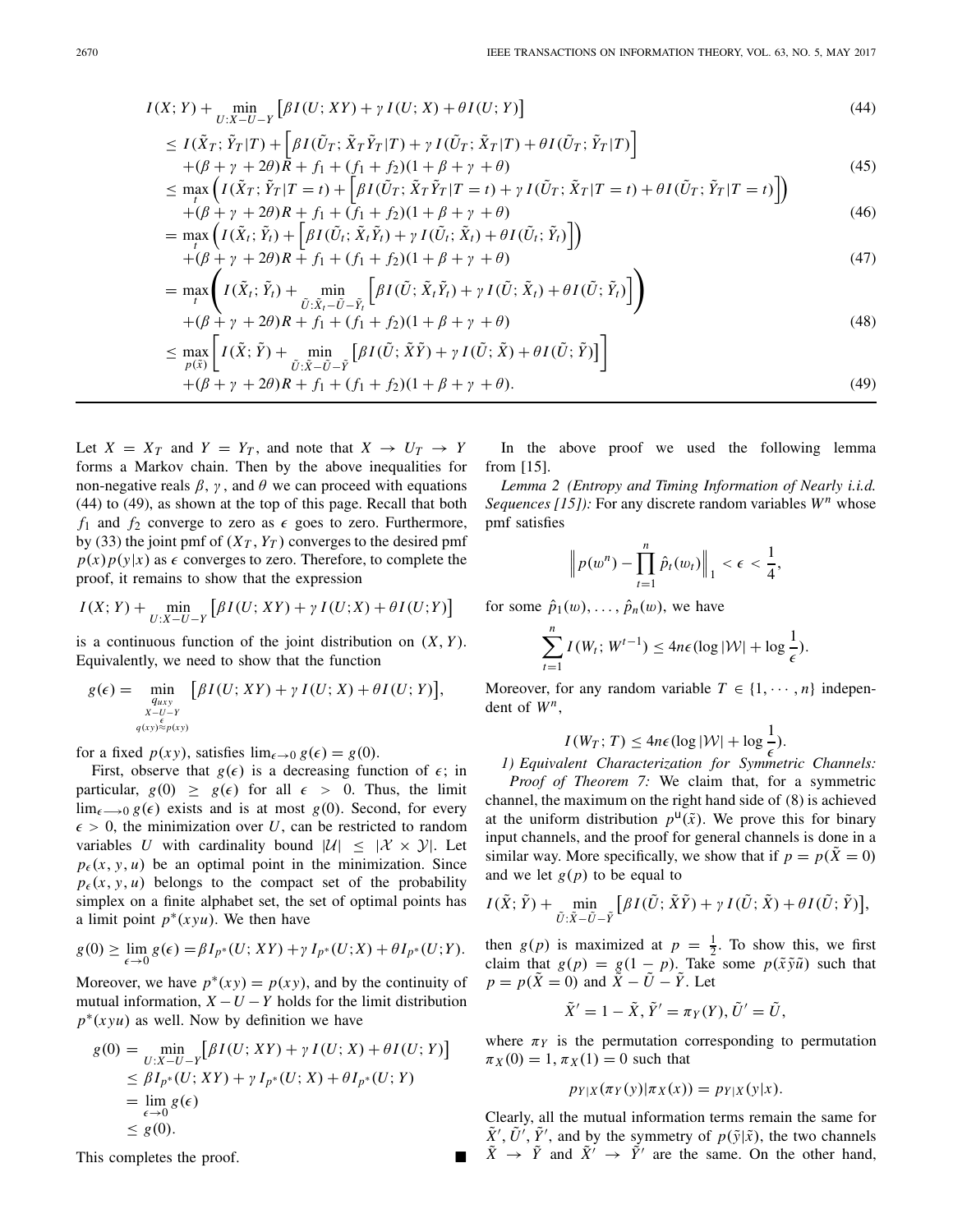$p(X_1 = 0) = 1 - p$ . This means that, for every choice of *U* in the minimization of  $g(p)$  there is a choice of *U* in minimization of  $g(1 - p)$  that leads to the same answer. As a result,  $g(1 - p) = g(p)$ .

Let  $p(\tilde{x}\tilde{y}\tilde{u})$  be the distribution with  $\tilde{X} - \tilde{U} - \tilde{Y}$ , that achieves the minimum in  $g(1/2)$ , i.e.,

$$
g(1/2) = I(\tilde{X}; \tilde{Y}) + \beta I(\tilde{U}; \tilde{X}\tilde{Y}) + \gamma I(\tilde{U}; \tilde{X}) + \theta I(\tilde{U}; \tilde{Y}).
$$

Now, fix the channel  $p(\tilde{y}\tilde{u}|\tilde{x})$ , and instead of the uniform distribution on *X* put the distribution Bern $(p)$  on *X*. Denote the resulting distribution by  $q_p(\tilde{x}\tilde{y}\tilde{u})$ . Then by definition we have

$$
g(p) \le I_{q_p}(\tilde{X}; \tilde{Y}) + \beta I_{q_p}(\tilde{U}; \tilde{X}\tilde{Y}) + \gamma I_{q_p}(\tilde{U}; \tilde{X})
$$
  
+  $\theta I_{q_p}(\tilde{U}; \tilde{Y}).$  (50)

We similarly have that

$$
g(1-p) \le I_{q(1-p)}(\tilde{X}; \tilde{Y}) + \beta I_{q(1-p)}(\tilde{U}; \tilde{X}\tilde{Y}) + \gamma I_{q(1-p)}(\tilde{U}; \tilde{X}) + \theta I_{q(1-p)}(\tilde{U}; \tilde{Y}).
$$
 (51)

Observe that for a fixed  $p(\tilde{u}, \tilde{y}|\tilde{x})$  the expression

$$
I(\tilde{X};\tilde{Y}) + \beta I(\tilde{U};\tilde{X}\tilde{Y}) + \gamma I(\tilde{U};\tilde{X}) + \theta I(\tilde{U};\tilde{Y}),
$$

is a concave function of  $p(\tilde{x})$ ; this is because mutual information is concave in input distribution for a fixed channel implying that the first, third and fourth term are concave; the third term is equal to  $I(\tilde{U}; \tilde{X}\tilde{Y}) = I(\tilde{U}; \tilde{X}) + I(\tilde{U}; \tilde{Y}|\tilde{X})$ which is a concave term plus a linear term. Therefore, by (50) and (51) and this concavity we obtain

$$
g(p) = \frac{1}{2}(g(p) + g(1-p)) \le g(\frac{1}{2}).
$$

This proves our claim.

Now by Theorem 6 and the above claim, for any non-negative real numbers  $β$ , γ, and  $θ$  we have

$$
I(X; Y) + \min_{U:X-U-Y} \left[ \beta I(U; XY) + \gamma I(U; X) + \theta I(U; Y) \right]
$$
  
\n
$$
\leq I(\tilde{X}; \tilde{Y}) + \min_{\tilde{U}: \tilde{X} - \tilde{U} - \tilde{Y}} \left[ \beta I(\tilde{U}; \tilde{X}\tilde{Y}) + \gamma I(\tilde{U}; \tilde{X}) \right]
$$
  
\n
$$
+ \theta I(\tilde{U}; \tilde{Y}) \Big], \tag{52}
$$

in which  $p(\tilde{x})$  is fixed to be the uniform distribution. Since this inequality holds for all  $\beta$ ,  $\gamma$  and  $\theta$ , we find that  $I(\tilde{X}; \tilde{Y}) \geq I(X; Y)$  and further

$$
\min_{U:X-U-Y} \left[ \beta I(U;XY) + \gamma I(U;X) + \theta I(U;Y) \right] \leq \min_{\tilde{U}:\tilde{X}-\tilde{U}-\tilde{Y}} \left[ \beta I(\tilde{U};\tilde{X}\tilde{Y}) + \gamma I(\tilde{U};\tilde{X}) + \theta I(\tilde{U};\tilde{Y}) \right].
$$

Then by the definition of  $S(p(y|x), p(x))$ , the supporting hyperplane theorem would imply statement of the theorem, i.e.,

$$
\mathcal{S}(p(\tilde{y}|\tilde{x}), p(\tilde{x})) \subseteq \mathcal{S}(p(y|x), p(x)),
$$

if we show that  $S(p(y|x), p(x))$  is a convex set.

Here we prove that  $S(p(y|x), p(x))$  is convex. Corresponding to any two points in  $S(p(y|x), p(x))$ , one can find two random variables  $U_1$ ,  $U_2$  such that  $X - U_1 - Y$  and  $X - U_2 - Y$ form Markov chains. Let *T* be a uniform random variable on



Fig. 8. The form of  $X \to U \to Y$  in the definition of  $S( BEC(\epsilon), p^{\mathsf{U}})$ .

 $\{1, 2\}$  and independent of *X*, *Y*,  $U_1$ , and  $U_2$ . Let  $U = (T, U_T)$ . We clearly have  $I(X; Y|U) = 0$  and further  $I(U; XY) =$  $\frac{1}{2}(I(U_1; XY) + I(U_2; XY))$  etc. Therefore, we can use *U* to show that the average of the two original points belongs to  $S(p(y|x), p(x))$ .

## *C. Point-to-Point Channel: BEC vs BSC*

#### *Proof of Theorem 8:*

(i) In this part, we would like to compute  $S( BEC(\epsilon), p^{\mathsf{U}})$ with uniform input distribution. Take some  $p(u|xy)$  such that  $X-U-Y$ , and assume without loss of generality that  $p(u) > 0$ for all  $u \in U$ . Define  $U'$  as a function of  $U$  as follows:

$$
U' = \begin{cases} 0 & \text{if } U = u \text{ and } p(X = 0 | U = u) = 1, \\ 1 & \text{if } U = u \text{ and } p(X = 1 | U = u) = 1, \\ e & \text{if } U = u \text{ and } p(X = 1 | U = u) > 0, \\ P(X = 0 | U = u) > 0. \end{cases}
$$

Then we claim that  $X-U'-Y$  forms a Markov chain. Observe that  $I(X; Y|U' = 0) = I(X; Y|U' = 1) = 0$ , since X is deterministic if  $U' = 0$  or  $U' = 1$ . Moreover,  $U' = e$  implies that  $Y = e$  is deterministic and hence  $I(X; Y | U' = e) = 0$ ; this is because if for instance  $p(Y = 0|U' = e) > 0$ , then

$$
p(Y = 0|X = 1) \ge p(U' = e|X = 1)p(Y = 0|U' = e) > 0,
$$

which is a contradiction. Therefore, *X*−*U* −*Y* forms a Markov chain.

Since  $U'$  is a function of  $U$  we have

$$
I(U'; XY) \leq I(U; XY),
$$
  
\n
$$
I(U'; X) \leq I(U; X),
$$
  
\n
$$
I(U'; Y) \leq I(U; Y).
$$

Therefore, in the definition of  $S( BEC(\epsilon), p^{\mathsf{u}})$  without loss of generality we may assume that  $U$  has the form of  $U'$  defined above. This form is depicted in Fig. 8. Here  $a, b, c, d \in [1 \epsilon$ , 1] are arbitrary numbers with  $\epsilon = 1 - ac = 1 - bd$ . With the latter equations *U* is indeed determined by the pair  $(a, b)$ since c and d are computed in terms of  $a, b$  and  $\epsilon$ .

We claim that for the uniform input distribution  $p(x) =$  $p^{\mu}(x)$  it suffices to consider the symmetric case with  $a = b$ and  $c = d$ . Observe that  $p(x, y, u)$  is linear in terms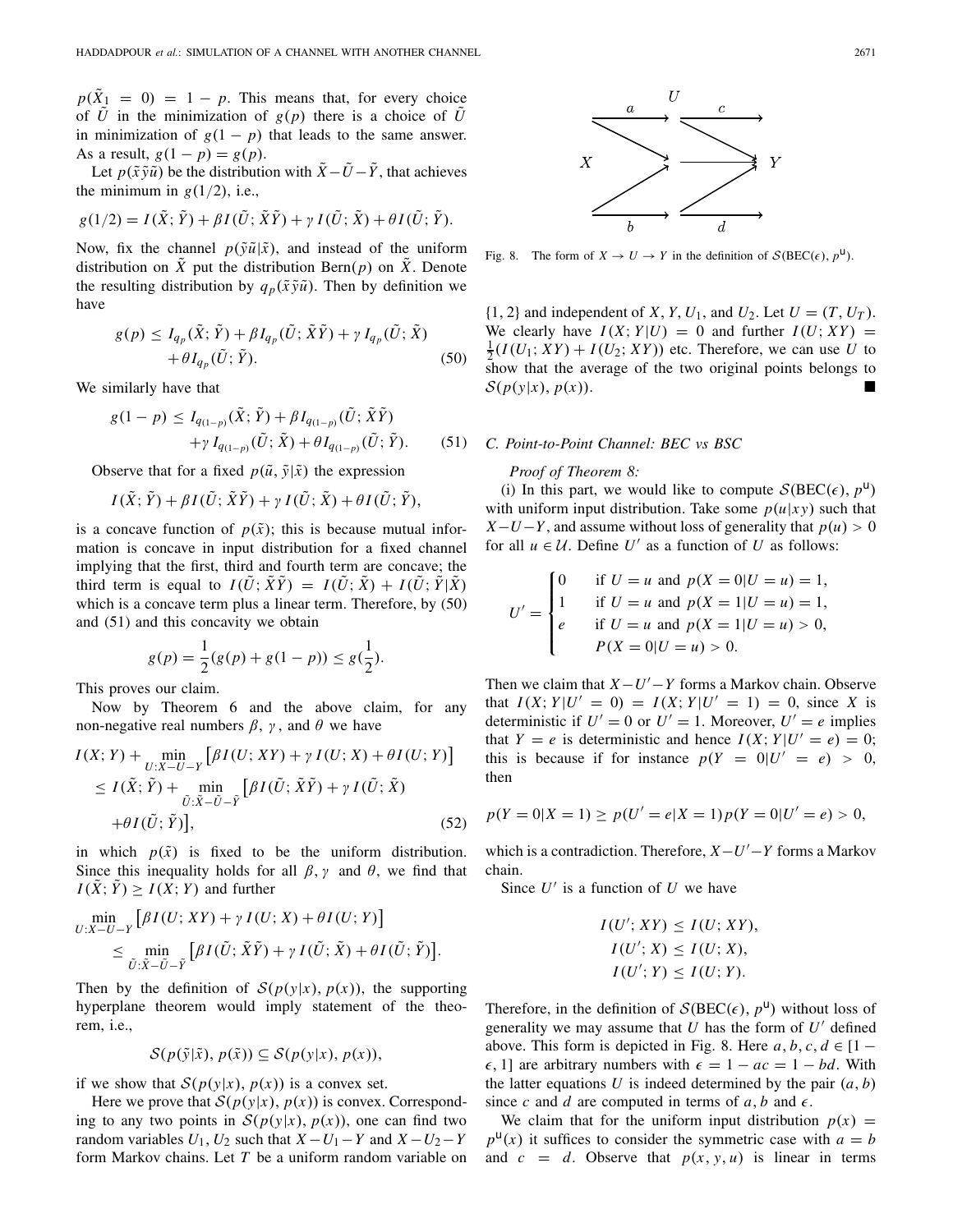of *a* and *b*, e.g.,

$$
p(X = 0, Y = 0, U = 0) = \frac{ac}{2} = \frac{1 - \epsilon}{2},
$$
  
\n
$$
P(X = 0, Y = e, U = 0) = \frac{a(1 - c)}{2} = \frac{a - ac}{2}
$$
  
\n
$$
= \frac{a - 1 + \epsilon}{2},
$$
  
\n
$$
P(X = 0, Y = e, U = e) = \frac{1 - a}{2}.
$$

On the other hand  $I(U; XY) = H(XY) - H(XY|U)$  is a convex function when we linearly change the joint pmf of  $p(x, u, y)$  while fixing  $p(xy)$ . Therefore, the value of  $I(U; XY)$  at  $\left(\frac{a+b}{2}, \frac{a+b}{2}\right)$  is less than or equal to the average of its values at  $(a, b)$  and  $(b, a)$ . Moreover, by symmetry, the value of  $I(U; XY)$  is the same at  $(a, b)$  and  $(b, a)$ . We conclude that  $I(U; XY)$  at  $\left(\frac{a+b}{2}, \frac{a+b}{2}\right)$  is not greater than this value at  $(a, b)$ . The same argument works for  $I(U; X)$  and  $I(U; Y)$  as well. Therefore, the three terms  $I(U; XY)$ ,  $I(U; X)$  and  $I(U; Y)$  are simultaneously minimized when  $a = b$ , and then  $c = d$ .

Using the Markov chain condition  $X - U - Y$  we have

$$
I(U; XY) = H(XY) - H(XY|U)
$$
  
=  $H(XY) - H(X|U) - H(Y|U)$   
=  $H(XY) - H(X) - H(Y) + H(X) + H(Y)$   
 $-H(X|U) - H(Y|U)$   
=  $-I(X; Y) + I(X; U) + I(Y; U)$ 

Then, for the BEC channel with parameter  $\epsilon$  we have

$$
I(U; XY) = -1 + \epsilon + I(X; U) + I(Y; U).
$$

Moreover, for  $a = b \ge 1 - \epsilon$  we have  $H(X|U) = 1 - a$ , and  $H(Y|U) = ah(\frac{1-\epsilon}{a})$ . Then

$$
I(U; XY) = h(\epsilon) + a - ah(\frac{1 - \epsilon}{a})
$$
  
\n
$$
I(U; X) = a
$$
  
\n
$$
I(U; Y) = 1 - \epsilon + h(\epsilon) - ah(\frac{1 - \epsilon}{a})
$$

The result then follows by a straightforward computation.

(ii) We adapt the approach of Wyner to weighted sum calculations to prove our result. Take the channel BSC(*p*) with uniform input distribution. Take some arbitrary auxiliary *U* such that  $X - U - Y$ . We define two random variables as functions of *U* by

$$
A = p(X = 0|U),
$$
  $B = p(Y = 0|U).$ 

Then we have

$$
H(X|U) = \mathbb{E}[h(A)], \qquad H(Y|U) = \mathbb{E}[h(B)].
$$

Furthermore,

$$
p(X = 0) = \mathbb{E}[A], \quad p(Y = 0) = \mathbb{E}[B].
$$

Also

$$
p(X = 0, Y = 0|U) = p(X = 0|U)p(Y = 0|U) = AB,
$$



Fig. 9. Concavity of  $f_{\lambda}(p)$  with respect to  $0.05 \le p \le 0.5$  and for all  $0 \leq \lambda \leq 1$ .

and hence  $p(X = 0, Y = 0) = \mathbb{E}[AB]$ . Therefore, we have

$$
I(U; XY) = 1 + h(p) - \mathbb{E}[h(A)] - \mathbb{E}[h(B)],
$$
 (53)

$$
I(U; X) = 1 - \mathbb{E}[h(A)], \qquad (54)
$$

$$
I(U;Y) = 1 - \mathbb{E}[h(B)].
$$
\n<sup>(55)</sup>

Here *A*, *B* are real-valued random variables satisfying:

$$
A, B \in [0, 1],
$$
  
\n
$$
\mathbb{E}[A] = \mathbb{E}[B] = \frac{1}{2},
$$
  
\n
$$
\mathbb{E}[AB] = \frac{1-p}{2}.
$$

By the above equations to compute  $S( BSC(\epsilon), p^{\mathsf{u}})$  we need to characterize the set

$$
\bigcup_{A,B}\big\{(b_1,b_2):b_1\leq \mathbb{E}[h(A)], b_2\leq \mathbb{E}[h(B)]\big\},\
$$

where we take union over all real-valued random variables *A*, *B* satisfying the above constraints. Equivalently, for any  $\lambda \in [0, 1]$  we need to compute

$$
\max \lambda \mathbb{E}[h(A)] + \bar{\lambda} \mathbb{E}[h(B)],\tag{56}
$$

over all *A*, *B*. We show that here the maximum occurs at two binary random variables *A* and *B* that correspond to  $X \rightarrow U$ and  $U \rightarrow Y$  being BSC channels.

Let  $X \to U$  be a BSC with parameter  $\alpha$ , and let  $U \to Y$  be another BSC with parameter  $β$ . We need the induced channel  $X \rightarrow Y$  be a BSC with parameter  $p \in [0, 1/2]$ . This is equivalent to

$$
p = \alpha * \beta = \alpha \bar{\beta} + \bar{\alpha} \beta. \tag{57}
$$

For this special *U* we get

$$
\max_{\substack{\alpha,\beta\\ \alpha*\beta=p}} \lambda H(X|U) + \bar{\lambda} H(Y|U) = \max_{\substack{\alpha,\beta\\ \alpha*\beta=p}} \lambda h(\alpha) + \bar{\lambda} h(\beta).
$$

We then make the following conjecture: *conjecture 1:* Let

$$
f_{\lambda}(p) = \max_{\substack{\alpha,\beta \\ \alpha \ast \beta = p}} \lambda h(\alpha) + \bar{\lambda} h(\beta).
$$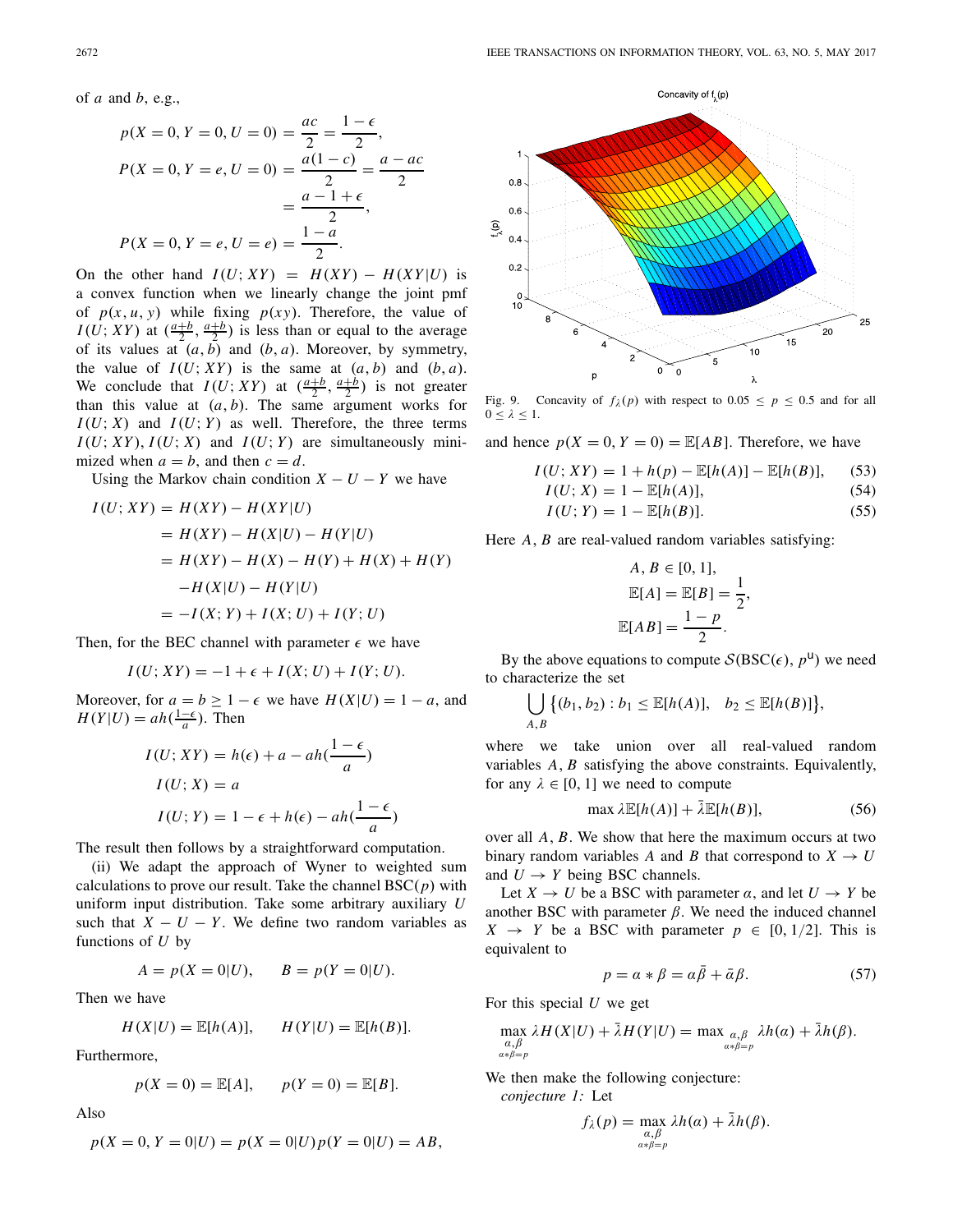Then  $f_\lambda(p)$  is a concave function of *p* for all  $\lambda$ , as plotted in Fig. 9.

Using this conjecture, we show that the answer to the maximization (56) is also  $f_{\lambda}(p)$  defined above. From the definitions it is clear that  $f_{\lambda}(p)$  is a lower bound on (56). To prove inequality in the other direction, take *A*, *B* with the above conditions. Assume that  $(A, B) = (\alpha_i, \beta_i)$  happens with probability *qij* . We have

$$
\lambda \mathbb{E}[h(A)] + \bar{\lambda} \mathbb{E}[h(B)] = \sum_{i,j} q_{ij} [\lambda h(\alpha_i) + \bar{\lambda} h(\beta_j)]
$$
  
\n
$$
\leq \sum_{i,j} q_{ij} f_{\lambda}(\alpha_i \bar{\beta}_j + \bar{\alpha}_i \beta_j)
$$
  
\n
$$
\leq f_{\lambda} \Big( \sum_{i,j} q_{ij} (\alpha_i \bar{\beta}_j + \bar{\alpha}_i \beta_j) \Big)
$$
  
\n
$$
= f_{\lambda} (\mathbb{E}[A] + \mathbb{E}[B] - 2\mathbb{E}[AB])
$$
  
\n
$$
= f_{\lambda}(p).
$$

Therefore, to compute (56) we may restrict to auxiliary *U* where  $X \to U$  and  $U \to Y$  are BSC channels with parameters α and β respectively, with *p* = α ∗ β. In this case, using equations  $(53)-(55)$  we have

$$
I(U; XY) = 1 + h(p) - h(a) - h(\beta),
$$
  
\n
$$
I(U; X) = 1 - h(a),
$$
  
\n
$$
I(U; Y) = 1 - h(\beta).
$$

These give the desired result.

## *D. Broadcast Channel*

*Proof of Theorem 9:* The structure of the proof of this theorem is similar to that of Theorem 4 and has three parts.

*Part (1):* We define two protocols each of which induces a joint distribution on random variables that will be used in the proof.

*Protocol A [Not useful for coding]:* Let  $(W^n, U^n, V^n)$ ,  $X^n$ ,  $\tilde{X}^n$ ,  $\tilde{Y}^n$ ,  $\tilde{Z}^n$ ,  $Y^n$ ,  $Z^n$ ) be *n* i.i.d. repetitions of the joint pmf  $p(w, u, v, x, \tilde{x}, \tilde{y}, \tilde{z}, y, z)$ . Consider the following construction:

- To each sequence  $w^n \in \mathcal{W}^n$  assign two random bin indices  $g_0 \in [1 : 2^{nR_0}]$  and  $\omega \in [1 : 2^{nR}]$ .
- To each pair of sequences  $(w^n, u^n)$ , assign a random bin index *g*<sub>1</sub> ∈ [1 :  $2^{nR_1}$ ].
- To each pair of sequences  $(w^n, v^n)$ , assign a random bin index *g*<sub>2</sub> ∈ [1 :  $2^{nR_2}$ ].
- Consider two Slepian-Wolf decoders to estimate  $(\hat{w}_1^n, \hat{u}^n)$ and  $(\hat{\omega}_2^n, \hat{\omega}^n)$  from  $(\omega, g_1, \tilde{y}^n)$  and  $(\omega, g_2, \tilde{z}^n)$ , respectively. Here we are considering  $\tilde{y}^n$  and  $\tilde{z}^n$  as side information, and  $(\omega, g_1)$  and  $(\omega, g_2)$  as random bins of the sources  $(w^n, u^n)$  and  $(w^n, v^n)$  that we want to decode. Note that  $\hat{w}_1^n$  and  $\hat{w}_2^n$  are reconstructions of  $w^n$  by two different Slepian-Wolf decoders.

The constraints on the rates  $R$ ,  $\bar{R}_0$ ,  $\bar{R}_1$  and  $\bar{R}_2$  for the success of the decoders will be imposed later. The random pmf induced by the random binning, denoted by *Q*, can be expressed as follows:

$$
Q(x^n, y^n, z^n, w^n, u^n, v^n, g_{[0:2]}, \tilde{x}^n, \tilde{y}^n, \tilde{z}^n, \omega)
$$
  
\n
$$
= p(x^n)p(w^n, u^n, v^n, \tilde{x}^n|x^n)Q(g_0, \omega|w^n)Q(g_1|w^n, u^n)
$$
  
\n
$$
\times Q(g_2|w^n, v^n)p(\tilde{y}^n, \tilde{z}^n|\tilde{x}^n)Q^{\text{sw}}(\hat{w}_1^n, \hat{u}^n|g_0, g_1, \tilde{y}^n, \omega)
$$
  
\n
$$
\times Q^{\text{sw}}(\hat{w}_2^n, \hat{v}^n|g_0, g_2, \tilde{z}^n, \omega)p(y^n|w^n, u^n, \tilde{y}^n)
$$
  
\n
$$
\times p(z^n|w^n, v^n, \tilde{z}^n)
$$
  
\n
$$
= p(x^n)Q(w^n, u^n, v^n, \tilde{x}^n, g_{[0:2]}, \omega|x^n)
$$
  
\n
$$
\times p(\tilde{y}^n, \tilde{z}^n|\tilde{x}^n)Q^{\text{sw}}(\hat{w}_1^n, \hat{u}^n|g_0, g_1, \tilde{y}^n, \omega)
$$
  
\n
$$
\times Q^{\text{sw}}(\hat{w}_2^n, \hat{v}^n|g_0, g_2, \tilde{z}^n, \omega)p(y^n|w^n, u^n, \tilde{y}^n)
$$
  
\n
$$
\times p(z^n|w^n, v^n, \tilde{z}^n)
$$
  
\n
$$
= p(x^n)Q(g_{[0:2]}, \omega|x^n)Q(w^n, u^n, v^n, \tilde{x}^n|x^n, g_{[0:2]}, \omega)
$$
  
\n
$$
\times p(\tilde{y}^n, \tilde{z}^n|\tilde{x}^n)Q^{\text{sw}}(\hat{w}_1^n, \hat{u}^n|g_0, g_1, \tilde{y}^n, \omega)
$$
  
\n
$$
\times Q^{\text{sw}}(\hat{w}_2^n, \hat{v}^n|g_0, g_2, \tilde{z}^n, \omega)
$$
  
\n
$$
\times p(y^n|w^n, u^n, \tilde{
$$

*Protocol B [Useful for coding after removing extra common randomnesses].* In this protocol we assume that the sender and receivers have access to the extra common randomness  $(G_0, G_1, G_2)$  where  $G_0, G_1, G_2$  are mutually independent of  $X^n$  and  $\omega$ . It is further assumed that  $G_0, G_1$  and  $G_2$  are distributed uniformly over the sets  $[1 : 2^{nR_0}]$ ,  $[1 : 2^{nR_1}]$ and  $[1 : 2^{nR_2}]$ , respectively. Now we use the following protocol:

- First, the sender having  $(g_{[0:2]}, \omega, x^n)$  generates  $(w^n, u^n, v^n, \tilde{x}^n)$  according to pmf  $Q(w^n, u^n, v^n, \tilde{x}^n|x^n,$  $g_{[0:2]}$ ,  $\omega$ ) of Protocol A, and sends  $\tilde{x}^n$  over the memoryless broadcast channel  $p(\tilde{y}^n, \tilde{z}^n | \tilde{x}^n)$ . The first receiver gets  $\tilde{y}^n$  and the second receiver gets  $\tilde{z}^n$  from the channel. Having  $(g_0, g_1, \omega, \tilde{y}^n)$ , the first receiver uses the Slepian-Wolf decoder  $Q^{\text{SW}}(\hat{w}_1^n, \hat{u}^n | \omega, g_0, g_1, \tilde{y}^n)$  to estimate  $(w^n, u^n)$ . Similarly, the second receiver uses the Slepian-Wolf decoder  $Q^{\text{sw}}(\hat{\omega}_2^n, \hat{\upsilon}^n | \omega, g_0, g_2, \tilde{z}^n)$  to obtain an estimate of  $(w^n, v^n)$ . Here  $\hat{w}_1^n$  and  $\hat{w}_2^n$  are first and second receiver's estimate of  $w^n$  respectively.
- Having  $(\tilde{y}^n, \hat{u}^n, \hat{w}^n)$ , the first receiver generates  $y^n$ using  $p(y^n | \tilde{y}^n, \hat{u}^n, \hat{w}_1^n) = \prod_{i=1}^n p(y_i | \tilde{y}_i, \hat{u}_i, \hat{w}_1)$ . Similarly the second receiver generates  $z^n$  according to  $p(z^n | \tilde{z}^n, \hat{v}^n, \hat{w}_2^n) = \prod_{i=1}^n p(z_i | \tilde{z}_i, \hat{v}_i, \hat{w}_{2i}).$

The random pmf induced by the second protocol, denoted by  $\ddot{P}$ , is equal to

$$
\hat{Q}(x^n, y^n, z^n, w^n, u^n, v^n, \hat{w}_{[1:2]}^n, \hat{u}^n, \hat{v}^n, g_{[0:2]}, \tilde{x}^n, \tilde{y}^n, \tilde{z}^n, \omega)
$$
\n
$$
= p^{\mathsf{U}}(\omega) p^{\mathsf{U}}(g_{[0:2]}) p(x^n)
$$
\n
$$
\times Q(w^n, u^n, v^n, \tilde{x}^n | x^n, g_{[0:2]}, \omega)
$$
\n
$$
\times p(\tilde{y}^n, \tilde{z}^n | \tilde{x}^n) Q^{\mathsf{SW}}(\hat{w}_1^n, \hat{u}^n | \omega, g_{[0:1]}, \tilde{y}^n)
$$
\n
$$
\times Q^{\mathsf{SW}}(\hat{w}_2^n, \hat{v}^n | \omega, g_0, g_2, \tilde{z}^n) p(y^n | \tilde{y}^n, \hat{u}^n, \hat{w}_1^n)
$$
\n
$$
\times p(z^n | \tilde{z}^n, \hat{v}^n, \hat{w}_2^n).
$$

*Part (2):* In this part we mention sufficient conditions under which the pmf's  $Q$  and  $\tilde{Q}$  induced by the above protocols are approximately equal. The first step is to observe that  $g_0, \omega, g_1$ and  $g_2$  are bin indices of  $w^n$ ,  $w^n$ ,  $w^n u^n$  and  $w^n v^n$ , respectively.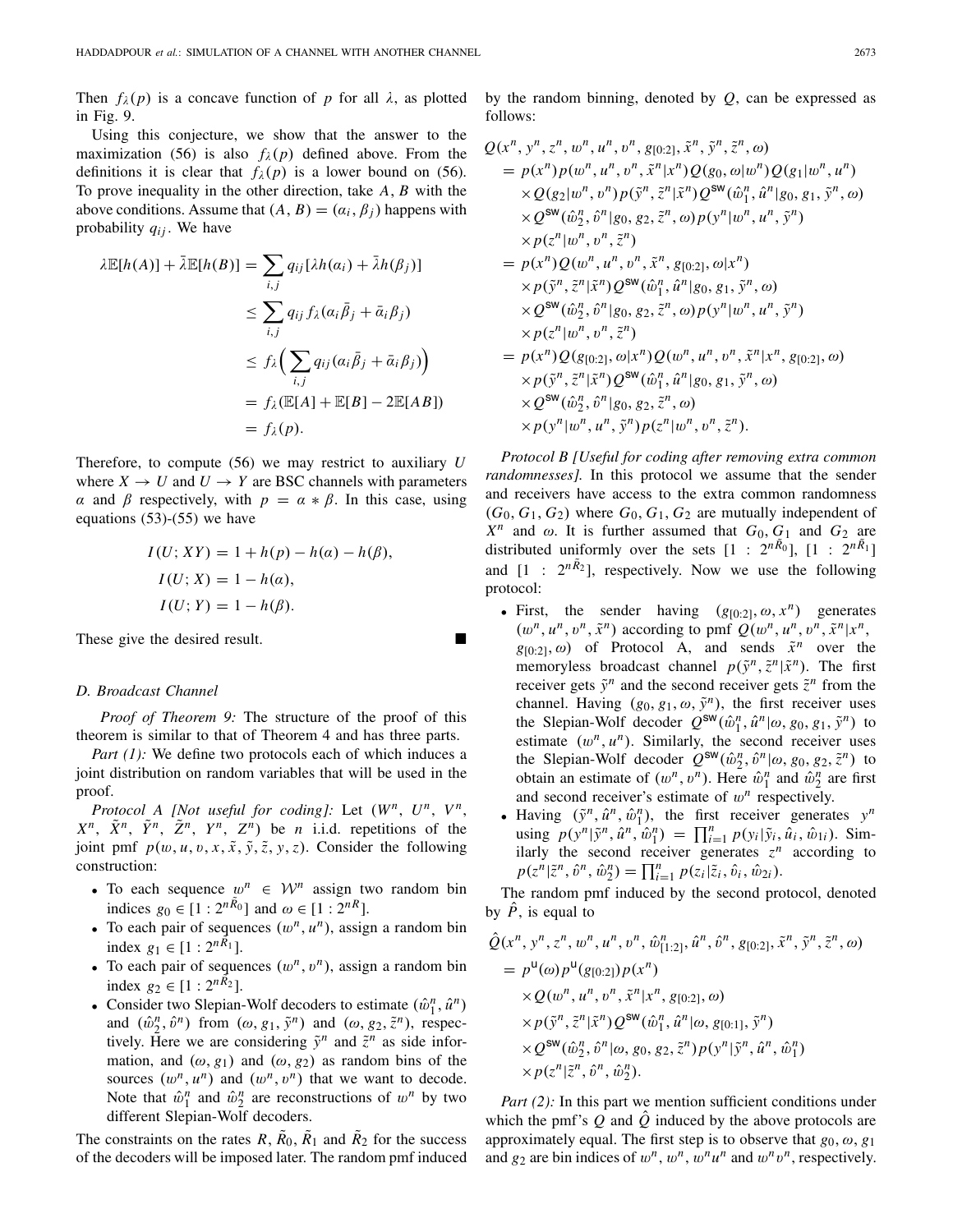Substituting  $T = 4$ ,  $X_1 \leftarrow W$ ,  $X_2 \leftarrow W$ ,  $X_3 \leftarrow WU$ ,  $X_4 \leftarrow WV$  and  $Z \leftarrow \emptyset$  in [9, Th. 1], we find that if

$$
R + \tilde{R}_0 < H(W|X),
$$
\n
$$
R + \tilde{R}_0 + \tilde{R}_1 < H(WU|X),
$$
\n
$$
R + \tilde{R}_0 + \tilde{R}_2 < H(WV|X),
$$
\n
$$
R + \tilde{R}_0 + \tilde{R}_1 + \tilde{R}_2 < H(WUV|X),
$$
\n(58)

(*n*)  $\overline{0}$ ≈

then there exists  $\epsilon_0^{(n)} \rightarrow 0$  such that  $Q(g_{[0:2]}, \omega | x^n)$  $p^{\mathsf{u}}(\omega)p^{\mathsf{u}}(g_{[0:2]}) = \hat{Q}(g_{[0:2]}, \omega)$ . This implies that

$$
\hat{Q}(x^n, w^n, u^n, v^n, \hat{w}_1^n, \hat{u}^n, \hat{w}_2^n, \hat{v}^n, g_{[0:2]}, \tilde{x}^n, \tilde{y}^n, \tilde{z}^n, \omega) \quad (59)
$$
\n
$$
\stackrel{\epsilon_0^{(n)}}{\approx} Q(x^n, w^n, u^n, v^n, \hat{u}^n, \hat{w}_1^n, \hat{v}^n, \hat{w}_2^n, g_{[0:2]}, \tilde{x}^n, \tilde{y}^n, \tilde{z}^n, \omega). \tag{60}
$$

Note that we have not yet included  $y^n$  and  $z^n$  in the above pmf's.

The next step is to find the conditions under which the Slepian-Wolf decoders of Protocol A work well with high probability. By the Slepian-Wolf theorem we need

$$
\tilde{R}_0 + \tilde{R}_1 + R > H(WU|\tilde{Y}),
$$
\n
$$
\tilde{R}_1 > H(U|W\tilde{Y}),
$$
\n
$$
\tilde{R}_0 + \tilde{R}_2 + R > H(WV|\tilde{Z}),
$$
\n
$$
\tilde{R}_2 > H(V|W\tilde{Z}).
$$
\n(61)

Then for an asymptotically vanishing sequence  $\epsilon_1^{(n)}$ , we have

$$
Q(x^n, w^n, u^n, v^n, g_{[0:2]}, \tilde{x}^n, \tilde{y}^n, \tilde{z}^n, \omega, \hat{w}_1^n, \hat{u}^n, \hat{w}_2^n, \hat{v}^n)
$$
  
\n
$$
\stackrel{\epsilon_1^{(n)}}{\approx} Q(x^n, w^n, u^n, v^n, g_{[1:2]}, \tilde{x}^n, \tilde{y}^n, \tilde{z}^n, \omega)
$$
  
\n
$$
\times \mathbf{1}\{\hat{w}_1^n = \hat{w}_2^n = w^n, \hat{u}^n = u^n, \hat{v}^n = v^n\}. \tag{62}
$$

Using (60) and (62) and [9, Lemma 9] we have

$$
\hat{Q}(x^n, w^n, u^n, \hat{w}_1^n, v^n, \hat{u}^n, \hat{w}_2^n, \hat{v}^n, g_{[0:2]}, \tilde{x}^n, \tilde{y}^n, \tilde{z}^n, \omega)
$$
\n
$$
\overset{\epsilon_0^{(n)} + \epsilon_1^{(n)}}{\approx} Q(x^n, u^n, v^n, w^n, g_{[0:2]}, \tilde{x}^n, \tilde{y}^n, \tilde{z}^n, \omega)
$$
\n
$$
\times \mathbf{1}\{\hat{w}_1^n = \hat{w}_2^n = w^n, \hat{u}^n = u^n, \hat{v}^n = v^n\}. \tag{63}
$$

Moreover, the third part of [9, Lemma 3] implies that

$$
\hat{Q}(x^n, w^n, u^n, v^n, \hat{w}_1^n, \hat{w}_2^n, \hat{u}^n, \hat{v}^n, g_{[0:2]}, \tilde{x}^n, \tilde{y}^n, \tilde{z}^n, \omega)
$$
\n
$$
\times p(z^n | \tilde{z}^n, \hat{v}^n, \hat{w}_2^n) p(y^n | \tilde{y}^n, \hat{u}^n, \hat{w}_1^n)
$$
\n
$$
\epsilon_0^{(n)} + \epsilon_1^{(n)}
$$
\n
$$
\approx Q(x^n, u^n, w^n, v^n, g_{[0:2]}, \tilde{x}^n, \tilde{y}^n, \tilde{z}^n, \omega)
$$
\n
$$
\times 1\{\hat{w}_1^n = \hat{w}_2^n = w^n, \hat{u}^n = u^n, \hat{v}^n = v^n\}
$$
\n
$$
\times p(z^n | \tilde{z}^n, \hat{w}_2^n, \hat{v}^n) p(y^n | \tilde{y}^n, \hat{w}_1^n, \hat{u}^n)
$$
\n
$$
= Q(x^n, u^n, w^n, v^n, g_{[0:2]}, \tilde{x}^n, \tilde{y}^n, \tilde{z}^n, \omega)
$$
\n
$$
\times 1\{\hat{w}_1^n = \hat{w}_2^n = w^n, \hat{u}^n = u^n, \hat{v}^n = v^n\}
$$
\n
$$
\times p(z^n | \tilde{z}^n w^n v^n) p(y^n | \tilde{y}^n w^n u^n).
$$
\n(64)

Therefore,

$$
\hat{Q}(x^n, y^n, z^n, w^n, u^n, \hat{w}_1^n, v^n, \hat{w}_2^n, \hat{u}^n, \hat{v}^n, g_{[0:2]}, \tilde{x}^n, \tilde{y}^n, \tilde{z}^n, \omega) \n\epsilon_0^{(n)} + \epsilon_1^{(n)} \approx
$$

$$
Q(x^n, y^n, z^n, w^n, u^n, v^n, g_{[0:2]}, \tilde{x}^n, \tilde{y}^n, \tilde{z}^n, \omega)
$$
  
 
$$
\times 1\{\hat{w}_1^n = \hat{w}_2^n = w^n, \hat{u}^n = u^n, \hat{v}^n = v^n\}. \tag{65}
$$

Finally, using the second item in part 1 of [9, Lemma 3] we conclude that

$$
\hat{Q}(g_{[0:2]}, x^n, y^n, z^n) \stackrel{\epsilon_0^{(n)} + \epsilon_1^{(n)}}{\approx} Q(g_{[0:2]}, x^n, y^n, z^n). \quad (66)
$$

In particular, the marginal pmf of  $(X^n, Y^n, Z^n)$  of the right hand side of this expression is equal to  $p(x^n, y^n, z^n)$ , which is the desired distribution.

*Part(3):* In the above protocol we assumed that the sender and receivers have access to external randomnesses  $G_{[0,2]}$ which are not present in the model. To eliminate these extra common randomnesses, we will fix particular instances  $g_{[0:2]}$ of  $G_{[0:2]}$  and show that the same protocol works even if we fix  $G_{[0:2]} = g_{[0:2]}$ . To prove this note that by letting  $G_{[0:2]}$  =  $g_{[0:2]}$ , the induced pmf  $\hat{Q}(x^n, y^n, z^n)$  changes to the conditional pmf  $\hat{Q}(x^n, y^n, z^n | g_{[0:2]})$ . But if  $G_{[0:2]}$  is almost independent of  $(X^n, Y^n, Z^n)$ , the conditional pmf  $\hat{Q}(x^n, y^n, z^n | g_{[0:2]})$  would be close to the desired distribution as well. To obtain the independence, we again use [9, Th. 1]. Substituting  $T = 3$ ,  $X_1 \leftarrow W$ ,  $X_2 \leftarrow WU$ ,  $X_3 \leftarrow WV$ , and  $Z \leftarrow XYZ$  in [9, Th. 1], we find that if

$$
\tilde{R}_0 < H(W|XYZ),
$$
\n
$$
\tilde{R}_0 + \tilde{R}_1 < H(WU|XYZ),
$$
\n
$$
\tilde{R}_0 + \tilde{R}_2 < H(WV|XYZ),
$$
\n
$$
\tilde{R}_0 + \tilde{R}_1 + \tilde{R}_2 < H(WUV|XYZ),
$$
\n
$$
(67)
$$

then  $Q(x^n, y^n, z^n, g_{[0:2]}) \stackrel{\epsilon_2^{(n)}}{\approx} p^{\mathsf{u}}(g_{[0:2]}) p(x^n, y^n, z^n)$ , for some asymptotically vanishing  $\epsilon_2^{(n)}$ . Thus, by triangular inequality for total variation, we have  $\hat{Q}(x^n, y^n, z^n, g_{[0:2]}) \stackrel{\epsilon^{(n)}}{\approx}$  $p^U(g_{[0:2]})p(x^n, y^n, z^n)$ , where  $\epsilon^{(n)} = \sum_{i=0}^2 \epsilon_i^{(n)}$ . From the definition of total variation distance random pmf's, the average of the total variation distance between  $\hat{q}(x^n, y^n, z^n, g_{[0:2]})$  and  $p^{\mathsf{u}}(g_{[0:2]})p(x^n, y^n, z^n)$  over all random binning is small. Thus, there exists a fixed binning with the corresponding pmf  $\hat{q}$  such that  $\hat{q}(x^n, y^n, z^n, g_{[0:2]}) \stackrel{\epsilon^{(n)}}{\approx} p^{\mu}(g_{[0:2]}) p(x^n, y^n, z^n)$ . Next, [9, Lemma 3] guarantees the existance of an instance *g*[0:2] such that

$$
\hat{q}(x^n, y^n, z^n | g_{[0:2]}) \stackrel{2\epsilon^{(n)}}{\approx} p(x^n, y^n, z^n).
$$

Then the extra shared randomness  $G_{[0:2]}$  can be eliminated by fixing it to be  $G_{[0:2]} = g_{[0:2]}$ .

Finally, observe that the rate region in the theorem is seen to be equivalent to that given by equations (58), (61) and (67) after eliminating  $\tilde{R}_0$ ,  $\tilde{R}_1$ ,  $\tilde{R}_2$  using Fourier-Motzkin elimination.

## *E. An Infeasibility Result for Exact Channel Simulation*

*Proof of Theorem 10:* Let  $\Phi$  be a function that takes in an arbitrary discrete channel and returns a real number. Assume that  $\Phi(p(y|x))$  that satisfies additivity and data processing properties, namely,

$$
\Phi\big(\prod_{i=1}^n p(y_i|x_i)\big) = n\Phi\big(p(y|x)\big)
$$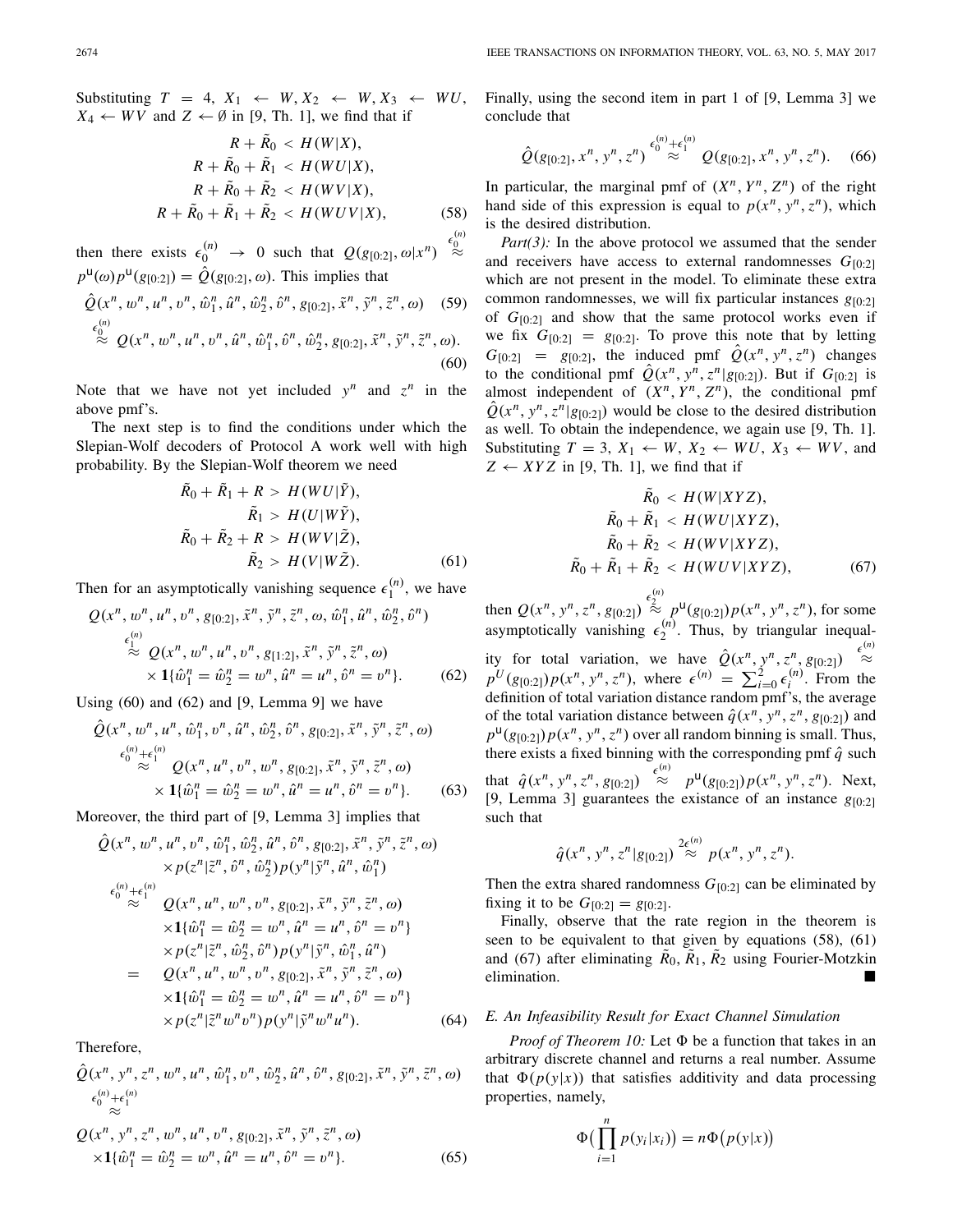and

$$
\Phi(p(y|x)) \ge \Phi(p(b|a)),
$$

if  $p(b|a) = \sum_{x,y} p(b|y)p(y|x)p(x|a)$  for some  $p(x|a)$ *and*  $p(b|y)$ .

We claim that if  $p(y|x)$  can be exactly simulated from  $p(\tilde{y}|\tilde{x})$ with no shared randomness, we have  $\Phi(p(y|x)) \ge \Phi(p(\tilde{y}|\tilde{x}))$ . To show this assume that there is *n* and encoding and decoding maps which result in a joint pmf  $q(x^n, y^n, \tilde{x}^n, \tilde{y}^n)$  such that (23) holds. We then have

$$
n\Phi(p(y|x)) = \Phi(p(y^n|x^n))\tag{68}
$$

$$
\geq \Phi(p(\tilde{y}^n|\tilde{x}^n))\tag{69}
$$

$$
= n\Phi(p(\tilde{y}|\tilde{x})), \tag{70}
$$

where  $(68)$  and  $(70)$  follow from the additivity of  $\Phi$  for product channels, and (69) follows from the data processing property of  $\Phi$ .

Next, assume that  $\Phi(p(y|x))$  is also quasi-convex in  $p(y|x)$ . We claim that if  $p(y|x)$  can be exactly simulated from  $p(\tilde{y}|\tilde{x})$  with infinite shared randomness, we have  $\Phi(p(y|x)) \ge$  $\Phi(p(\tilde{y}|\tilde{x}))$ . Assume that there is *n* and encoding and decoding maps which result in a joint pmf  $q(x^n, y^n, \tilde{x}^n, \tilde{y}^n, \omega)$  such that (23) holds. Since  $p(y^n|x^n) = \sum_{\omega} p(y^n|x^n, \omega)$ , by quasiconvexity of  $\Phi$ , there is some choice for  $\omega = \omega^*$  such that

$$
\Phi(p(y^n|x^n)) \ge \Phi(p(y^n|x^n, \omega^*)).
$$

Then, using the fact that  $p(\tilde{y}^n | \tilde{x}^n, \omega^*) = p(\tilde{y}^n | \tilde{x}^n)$ , we can similarly write

$$
n\Phi(p(y|x)) = \Phi(p(y^n|x^n))
$$
  
\n
$$
\geq \Phi(p(y^n|x^n, \omega^*))
$$
  
\n
$$
\geq \Phi(p(\tilde{y}^n|\tilde{x}^n))
$$
  
\n
$$
= n\Phi(p(\tilde{y}|\tilde{x})).
$$
\n(71)

Note that  $\Phi(p(y|x)) = C_a(p(y|x))$  satisfies the additivity by Theorem 1, data processing by Theorem 2 and quasiconvexity by Lemma 1. This concludes the proof for capacity of order  $\alpha$ .

It remains to show that  $\Phi(p(y|x)) = \text{Diam}_{\alpha}(p(y|x))$ satisfies the additivity, data processing and quasi-convexity properties:

*Data processing:* If  $p(z|x) = \sum_{y} p(y|x)p(z|y)$ , then by the data processing property of  $\alpha$ -Rényi divergence we have

$$
\begin{aligned} \textsf{Diam}_{\alpha}(p(y|x)) &= \max_{p(x), q(x)} D_{\alpha}(p(y) \| q(y)) \\ &\geq \max_{p(x), q(x)} D_{\alpha}(p(z) \| q(z)) \\ &= \textsf{Diam}_{\alpha}(p(z|x)). \end{aligned}
$$

If  $p(y|w) = \sum_{x} p(x|w)p(y|x)$ , then any  $p(w)$  and  $q(w)$ correspond to some  $p(x)$  and  $q(x)$ . Therefore,

$$
\begin{aligned} \textsf{Diam}_\alpha(p(y|w)) &= \max_{p(w), q(w)} D_\alpha(p(y) \| q(y)) \\ &\leq \max_{p(x), q(x)} D_\alpha(p(y) \| q(y)) \\ &= \textsf{Diam}_\alpha(p(y|x)). \end{aligned}
$$

*Additivity:* First, observe that by the quasi-convexity of  $D_{\alpha}$ in its arguments (see e.g., [17]), we have

$$
\text{Diam}_a(p(y|x)) = \max_{p(x), q(x)} D_a(p(y) \| q(y))
$$
  
= 
$$
\max_{x_1, x_2} D_a(p(y|x_1) \| p(y|x_2)).
$$
 (72)

Therefore,

$$
\begin{split} \textsf{Diam}_{\alpha}(p(y^n|x^n)) &= \max_{x_1^n, x_2^n} D_{\alpha}\big(p(y^n|x_1^n)\big\|p(y^n|x_2^n)\big) \\ &= \max_{x_1^n, x_2^n} \sum_{i=1}^n D_{\alpha}\big(p(y_i|x_{1i})\big\|p(y_i|x_{2i})\big) \\ &= n \cdot \max_{x_1, x_2} D_{\alpha}\big(p(y|x_1)\big\|p(y|x_2)\big) \\ &= n \cdot \textsf{Diam}_{\alpha}(p(y|x)), \end{split} \tag{73}
$$

where in (73) we use the fact that  $p(y^n|x_1^n) = \prod_{i=1}^n p(y_i|x_{1i})$ and similarly for  $p(y^n|x_2^n)$ .

*Quasi-convexity:* This follows from the quasi-convexity  $\sum_{w} p(y|x, w)p(w)$ , then for every  $x_1, x_2$ , we have of  $D_{\alpha}$  in its arguments (see e.g., [17]). If  $p(y|x)$  =

$$
D_{\alpha}(p(y|x_1)\Vert p(y|x_2)) \leq \max_{w} D_{\alpha}(p(y|x_1,w)\Vert p(y|x_2,w)).
$$

Hence, characterization of channel diameter in (72), we have

$$
\max_{x_1, x_2} D_{\alpha}(p(y|x_1) \| p(y|x_2))
$$
  
\$\leq\$ max max max\_{w}  $D_{\alpha}(p(y|x_1, w) \| p(y|x_2, w)).$ 

*F. Exact Simulation of a BSC Channel From a BEC Channel*

*Proof of Theorem 11:* By Theorem 10, BSC(*p*) can be exactly simulated from  $BEC(\epsilon)$  with infinite shared randomness only if

$$
C_{\infty}(\text{BEC}(\epsilon)) \ge C_{\infty}(\text{BSC}(p)).
$$

Using equation (2), it is easy to verify that  $C_{\infty}(\text{BEC}(\epsilon)) =$  $log(2 - \epsilon)$  and

$$
C_{\infty}(\text{BSC}(p)) = \log(2 \max\{p, \bar{p}\}).
$$

Thus, we should have  $2 \max(p, \bar{p}) \leq 2 - \epsilon$ . Since  $p \in [0, 1/2]$ , we get  $2(1 - p) \le 2 - \epsilon$ , or  $p \ge \epsilon/2$ . On the other hand, a degradation strategy shows that any  $p \geq \epsilon/2$  is achievable (without any need for shared randomness). This completes the proof.

*G. Exact Simulation of a BIBO Channel From a BIBO Channel*

#### *Proof of Theorem 12:*

*Acheivability:* We first show that any point (*r*,*s*) inside any of the two parallelograms is achievable. The parallelogram with vertices  $\{(r, s), (\bar{r}, \bar{s}), (0, 0), (1, 1)\}\$ is achievable as follows: fix  $\overline{X} = X$ . Then there are decoder strategies for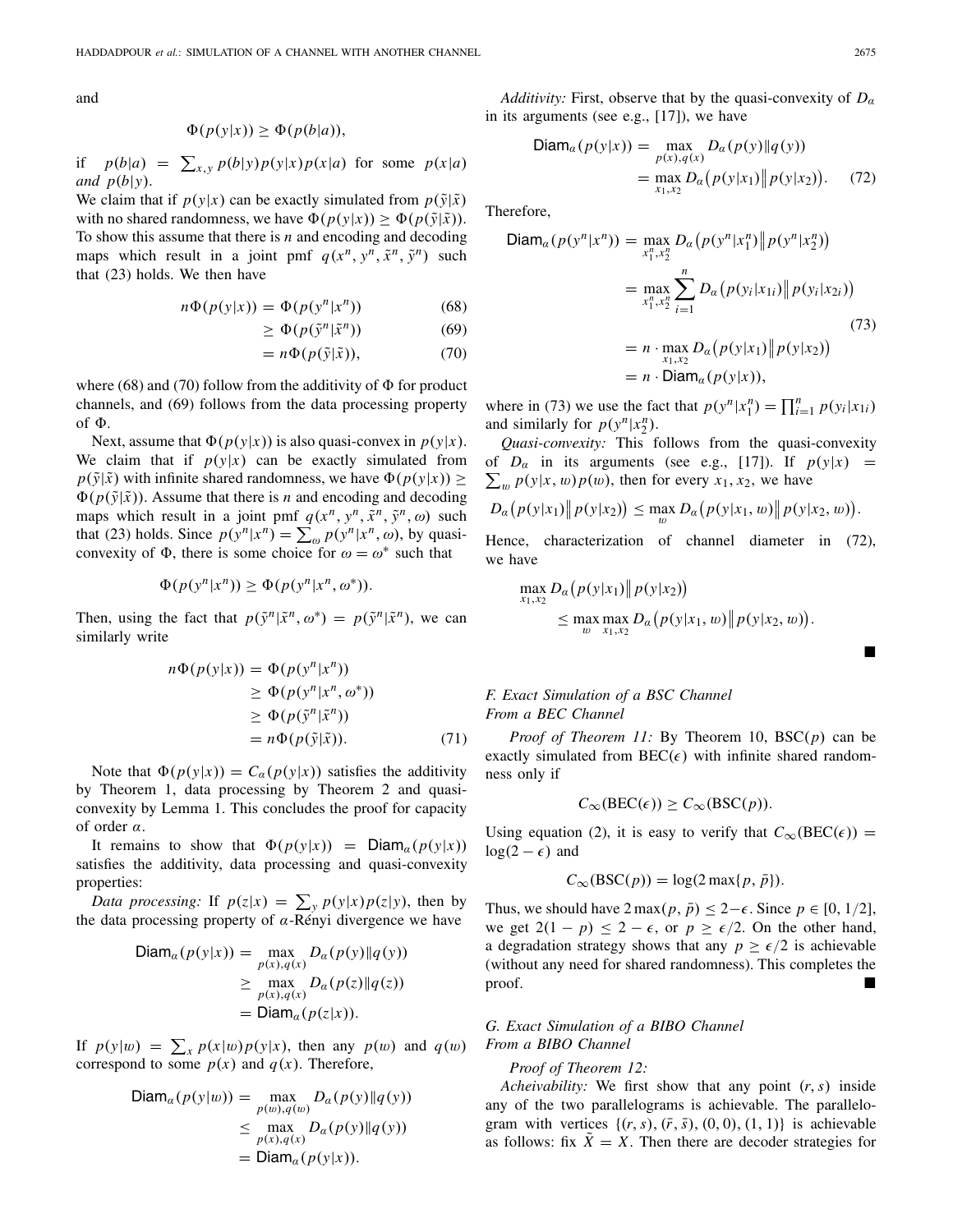

Fig. 10. The boundary of the simulation region for the exact channel simulation of BIBO channel from another BIBO channel.

achieving any of these four vertices of the parallelogram if we use  $Y = \tilde{Y}$ ,  $Y = 1 - \tilde{Y}$ ,  $Y = 0$  and  $Y = 1$ . The whole parallelogram is achievable by time-sharing between these vertices using *private* randomness at the decoder. The parallelogram with vertices  $\{(s, r), (\bar{s}, \bar{r}), (0, 0), (1, 1)\}$  is achievable in a similar way if we fix  $\overline{X} = 1 - X$  instead.

Thus, if shared randomness is not available, the union of the two parallelograms is achievable. If shared randomness is available, the convex hull of the region, which is the convex polygon is achievable.

*Converse:* It suffices to prove the converse for the case of infinite shared randomness. It is clear that the simulation region when there is no shared randomness cannot exceed that when shared randomness exists.

By (2) for a BIBO channel  $p(y|x)$  with parameters  $(r, s)$ we have

$$
C_{\infty}(p(y|x)) = \log(\max\{r, s\} + \max\{\bar{r}, \bar{s}\})
$$
  
= log (max{ $r + \bar{s}, s + \bar{r}$ }).

Thus, by Theorem 10, the possibility of simulation gives

$$
\max\{r + \bar{s}, s + \bar{r}\} \le \max\{r' + \bar{s}', s' + \bar{r}'\},\
$$

or  $\max\{r - s, s - r\} \leq \max\{r' - s', s' - r'\}.$  Equivalently, we have

$$
|r - s| \le |r' - s'|.
$$
 (74)

Similarly, using (72), for such a channel  $p(y|x)$  we have

$$
\begin{aligned} \text{Diam}_{\infty}(p(y|x)) &= \max_{x_1, x_2} D_{\infty}(p(y|x_1) \| q(y|x_2)) \\ &= \max \{ D_{\infty}((r, \bar{r}) \| (s, \bar{s})), D_{\infty}((s, \bar{s}) \| (r, \bar{r})) \} \\ &= \log \max \left\{ \frac{r}{s}, \frac{\bar{r}}{\bar{s}}, \frac{s}{r}, \frac{\bar{s}}{r} \right\}. \end{aligned}
$$

Therefore, again by Theorem 10, the possibility of channel simulation gives

$$
\max\left\{\frac{r}{s},\frac{s}{r},\frac{\bar{r}}{\bar{s}},\frac{\bar{s}}{\bar{r}}\right\} \le \max\left\{\frac{r'}{s'},\frac{s'}{r'},\frac{\bar{r'}}{\bar{s}'},\frac{\bar{s'}}{\bar{r}'}\right\}.
$$
 (75)

Equations (74) and (75) imply that  $(r, s)$  is in the area depicted in Fig. 10 for the given pair  $(r', s')$ . In particular, equation (74) gives the two edges that are parallel to the line  $r = s$ , and equation (75) gives the four side boundaries of the region (see Fig. 10). This completes the proof.

#### ACKNOWLEDGEMENT

The authors would like to thank the anonymous reviewer for valuable comments and suggestions to improve the quality of the paper.

#### **REFERENCES**

- [1] C. H. Bennett, P. W. Shor, J. A. Smolin, and A. V. Thapliyal, "Entanglement-assisted capacity of a quantum channel and the reverse Shannon theorem," *IEEE Trans. Inf. Theory*, vol. 48, no. 10, pp. 2637–2655, Oct. 2002.
- [2] P. Cuff, "Communication requirements for generating correlated random variables," in *Proc. IEEE Int. Symp. Inf. Theory*, Jul. 2008, pp. 1393–1397.
- [3] C. H. Bennett, I. Devetak, A. W. Harrow, P. W. Shor, and A. Winter, "The quantum reverse Shannon theorem and resource tradeoffs for simulating quantum channels," *IEEE Trans. Inf. Theory*, vol. 60, no. 5, pp. 2926–2959, May 2014.
- [4] P. Cuff and C. Schieler, "Hybrid codes needed for coordination over the point-to-point channel," in *Proc. 49th Annu. Allerton Conf. Commun. Control Comput. (Allerton)*, Sep. 2011, pp. 235–239.
- [5] G. R. Kumar, C. T. Li, and A. El Gamal, "Exact common information," in *Proc. IEEE Symp. Inf. Theory (ISIT)*, Jul. 2014, pp. 161–165.
- [6] M. Abroshan, A. Gohari, and S. Jaggi. (May 2015). "Zero error coordination." [Online]. Available: https://arxiv.org/abs/1505.01110
- [7] M. H. Yassaee, A. Gohari, and M. R. Aref, "Channel simulation via interactive communications," in *Proc. IEEE Int. Symp. Inf. Theory*, Jul. 2012, pp. 3053–3057.
- [8] T. S. Cubitt, D. Leung, W. Matthews, and A. Winter, "Zero-error channel capacity and simulation assisted by non-local correlations," *IEEE Trans. Inf. Theory*, vol. 57, no. 8, pp. 5509–5523, Aug. 2011.
- [9] M. H. Yassaee, M. R. Aref, and A. Gohari, "Achievability proof via output statistics of random binning," *IEEE Trans. Inf. Theory*, vol. 60, no. 12, pp. 6760–6786, Nov. 2014.
- [10] P. Cuff, "Communication in networks for coordinating behavior," Ph.D. dissertation, Dept. Elect. Eng., Stanford Univ. Serra Mall, Stanford, CA, USA, 2009.
- [11] R. Sibson, "Information radius," *Z. Wahrscheinlichkeitstheorie Verw. Geb.*, vol. 14, no. 2, pp. 149–160, 1969.
- [12] S. Verdú, "α-mutual information," in *Proc. Inf. Theory Appl. Workshop*, 2015. [Online]. Available: http://ita.ucsd.edu/workshop/15/files/ paper/paper\_374.pdf
- [13] S. Arimoto, "Information measures and capacity of order for discrete memoryless channels," in *Proc. Colloq. Math. Topics Inf. Theory Soc.*, Keszthely, Hungary, 1975, pp. 41–52.
- [14] Y. Polyanskiy and S. Verdú, "Arimoto channel coding converse and Rényi divergence," in *Proc. 48th Annu. Allerton Conf. Commun. Control Comput.*, Oct. 2010, pp. 1327–1333.
- [15] P. Cuff, "Distributed channel synthesis," *IEEE Trans. Inf. Theory*, vol. 59, no. 11, pp. 7071–7096, Nov. 2013.
- [16] A. D. Wyner, "The common information of two dependent random variables," *IEEE Trans. Inf. Theory*, vol. 21, no. 2, pp. 163–179, Feb. 1975.
- [17] T. van Erven and P. Harremoës, "Rényi divergence and Kullback-Leibler divergence," *IEEE Trans. Inf. Theory*, vol. 60, no. 7, pp. 3797–3820, Jul. 2014.
- [18] D. L. Neuhoff and P. C. Shields, "Channels with almost finite memory," *IEEE Trans. Inf. Theory*, vol. 25, no. 4, pp. 440–447, Apr. 1979.
- [19] D. L. Neuhoff and P. C. Shields, "Channel entropy and primitive approximation," *Ann. Probab.*, vol 10, no. 1, pp. 188–198, Jan. 1982.
- [20] Y. Steinberg and S. Verdú, "Channel simulation and coding with side information," *IEEE Trans. Inf. Theory*, vol. 40, no. 3, pp. 634–646, Mar. 1994.
- [21] Y. Altug and A. B. Wagner, "Source and channel simulation using arbitrary randomness," *IEEE Trans. Inf. Theory*, vol. 58, no. 3, pp. 1345–1360, Mar. 2012.
- [22] A. Bogdanov and E. Mossel, "On extracting common random bits from correlated sources," *IEEE Trans. Inf. Theory*, vol. 57, no. 10, pp. 6351–6355, Oct. 2011.
- [23] P. W. Cuff, H. H. Permuter, and T. M. Cover, "Coordination capacity," *IEEE Trans. Inf. Theory*, vol. 56, no. 9, pp. 4181–4206, Sep. 2010.